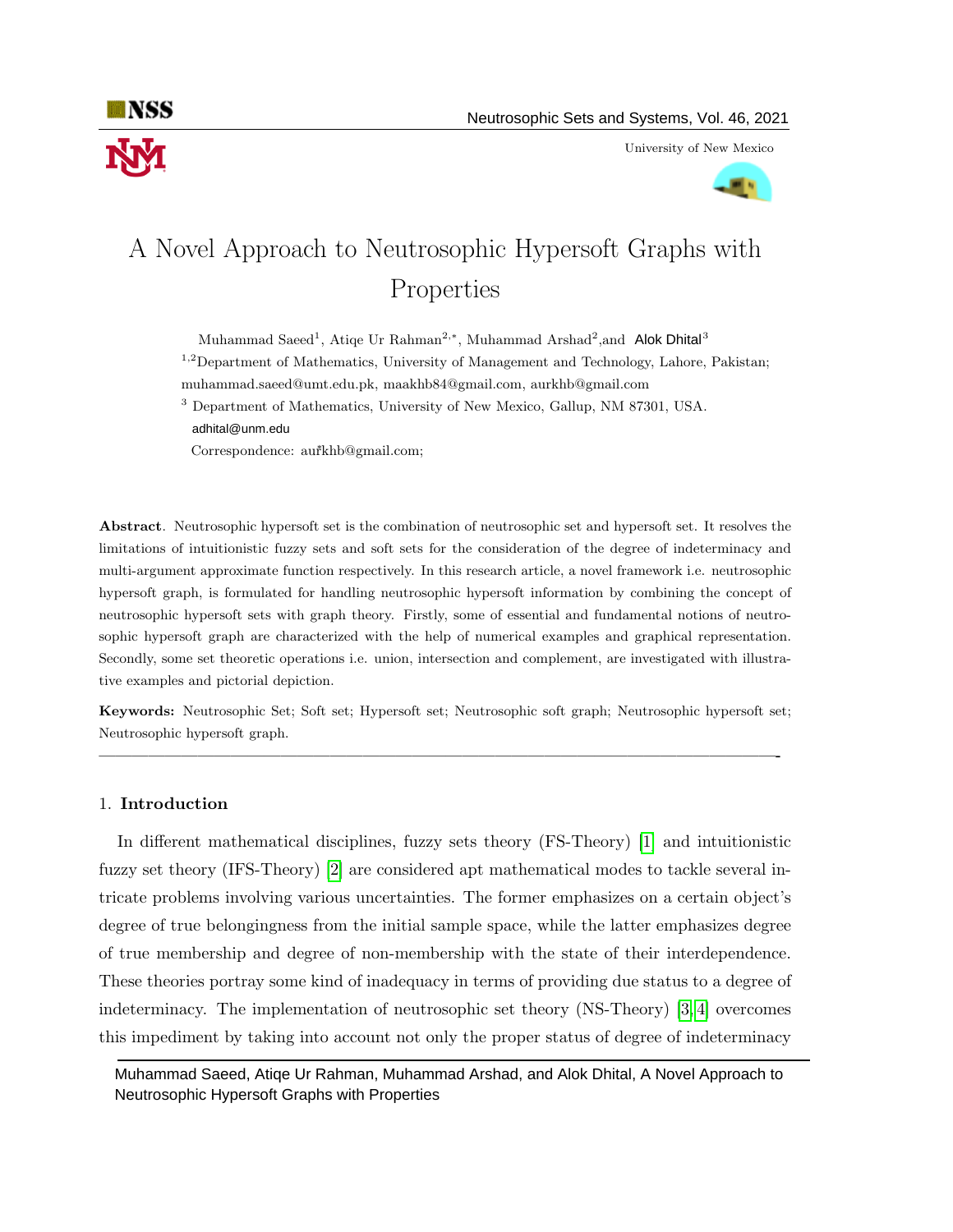but also the state of dependence. This theory is more adaptable and suitable for dealing with inconsistent data. Wang et el [\[5\]](#page-17-4) conceptualized single-valued neutrosophic set in which truth membership degree, indeterminacy degree and falsity degree are restricted within unit closed interval. Many researchers [\[6\]](#page-17-5)- [\[14\]](#page-17-6) have been drawn to NS-Theory for further application in statistics, topological spaces, and the construction of some neutrosophic-like blended structures with other existing models for useful applications in decision making. Edalatpanah [\[15\]](#page-17-7) studied a system of neutrosophic linear equations (SNLE) based on the embedding approach. He used  $(\alpha, \beta, \gamma)$ -cut for transformation of SNLE into a crisp linear system. Kumar et al. [\[16\]](#page-17-8) exhibited a novel linear programming approach for finding the neutrosophic shortest path

problem (NSSPP) considering Gaussian valued neutrosophic number.

FS-Theory, IFS-Theory and NS-Theory have some kind of complexities which restrain them to solve problem involving uncertainty professionally. The reason for these hurdles is, possibly, the inadequacy of the parametrization tool. It demands a mathematical tool free of all such impediments to tackle such issues. This scantiness is resolved with the development of soft set theory (SS-Theory) [\[17\]](#page-17-9) which is a new parameterized family of subsets of the universe of discourse. The researchers [\[18\]](#page-17-10)- [\[27\]](#page-18-0) studied and investigated some elementary properties, operations, laws and hybrids of SS-Theory with applications in decision making. The gluing concept of NS-Theory and SS-Theory, is studied in [\[28\]](#page-18-1) to make the NS-Theory adequate with parameterized tool. In many real life situations, distinct attributes are further partitioned in disjoint attribute-valued sets but existing SS-Theory is insufficient for dealing with such kind of attribute-valued sets. Hypersoft set theory (HS-Theory) [\[29\]](#page-18-2) is developed to make the SST in line with attribute-valued sets to tackle real life scenarios. HS-Theory is an extension of SS-Theory as it transforms the single argument function into a multi-argument function. Certain elementary properties, aggregation operations, laws, relations and functions of HS-Theory, are investigated by [\[30\]](#page-18-3)- [\[32\]](#page-18-4) for proper understanding and further utilization in different fields. The applications of HS-Theory in decision making is studied by [\[33\]](#page-18-5)- [\[37\]](#page-18-6) and the intermingling study of HS-Theory with complex sets, convex and concave sets is studied by [\[38,](#page-18-7)[39\]](#page-18-8). Deli [\[40\]](#page-18-9) characterized hybrid set structures under uncertainly parameterized hypersoft sets with theory and applications. Gayen et al. [\[41\]](#page-18-10) analyzed some essential aspects of plithogenic hypersoft algebraic structures. They also investigated the notions and basic properties of plithogenic hypersoft subgroups ie plithogenic fuzzy hypersoft subgroup, plithogenic intuitionistic fuzzy hypersoft subgroup, plithogenic neutrosophic hypersoft subgroup. Saeed et al. [\[42,](#page-18-11)[43\]](#page-19-1) discussed decision making techniques for neutrosophic hypersoft mapping and complex multi-fuzzy hypersoft set. Rahman et al. [\[44](#page-19-2)[–46\]](#page-19-3) studied decision making applications based on neutrosophic parameterized hypersoft Set, fuzzy parameterized hypersoft set and rough hypersoft set. Ihsan et al. [\[47\]](#page-19-4) investigated hypersoft expert set with application in decision making for the best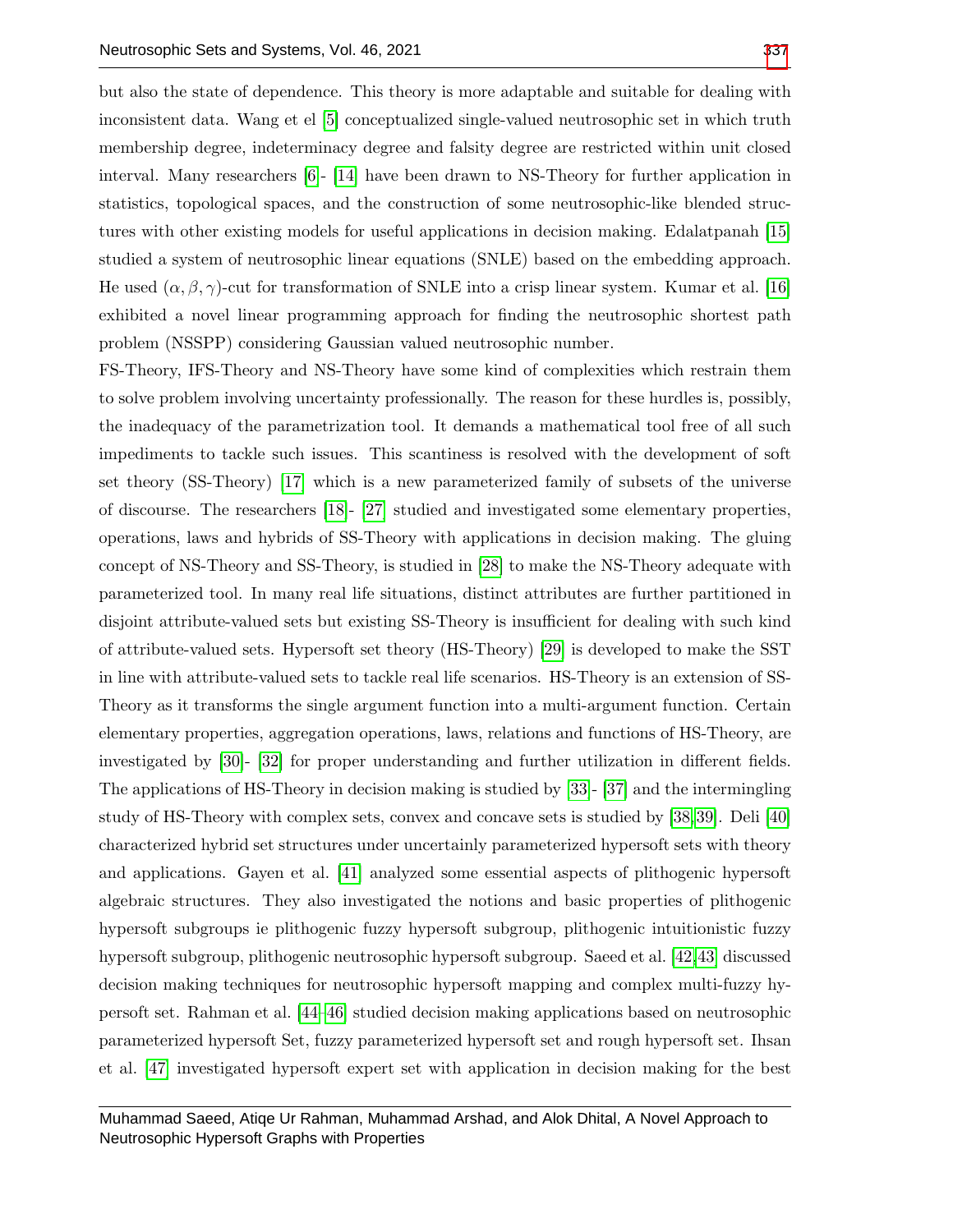selection of product. The gluing concept of graph theory with uncertain environments like fuzzy, intuitionistic fuzzy, neutrosophic, fuzzy soft, intuitionistic fuzzy soft and neutrosophic soft set, is discussed and characterized by the authors [\[48\]](#page-19-5)- [\[54\]](#page-19-6). Inspiring from above literature in general, and from [\[55\]](#page-19-7), [\[56\]](#page-19-8) in specific, new notions of neutrosophic hypersoft graph are conceptualized along with some elementary types, essential properties, aggregation operations and generalized typical results. The rest of the paper is organized as:

In section 2, some basic definitions and terminologies are presented. In section 3, the elementary notions of neutrosophic hypersoft graphs are discussed with properties and results. In section 4, some set theoretic operations of neutrosophic hypersoft graphs are presented with examples. In section 5, paper is summarized with future directions.

#### 2. Preliminaries

Here some essential terms and definitions are recalled from existing literature.

# Definition 2.1. [\[3\]](#page-17-2)

A neutrosophic set K defined as  $\mathcal{K} = \{(k, \langle \mathcal{M}_K(k), \mathcal{I}_K(k), \mathcal{N}_K(k) \rangle | k \in \mathcal{Z}\}\)$  such that  $\mathcal{M}_K(k): \mathcal{Z} \to [0,1[^+, \mathcal{I}_K(k): \mathcal{Z} \to [0,1[^+] \text{ and } \mathcal{N}_K(k): \mathcal{Z} \to [0,1[^+] \text{ where } \mathcal{M}_K(k) \text{ stands}$ for membership,  $\mathcal{N}_K(k)$  stands for non-membership and  $\mathcal{I}_K(k)$  stands for indeterminacy under condition  $-0 \leq \mathcal{M}_K(k) + \mathcal{I}_K(k) + \mathcal{N}_K(k) \leq 3^+.$ 

# Definition 2.2. [\[17\]](#page-17-9)

A pair  $(\Psi_M, \mathcal{W})$  is said to be soft set over Z (universe of discourse), where  $\Psi_M : \mathcal{W} \to \mathcal{P}(\mathcal{Z})$ and W is a subset of set of attributes  $\mathcal{X}$ .

For more detail on soft set, see [\[18,](#page-17-10) [19\]](#page-17-11).

#### Definition 2.3. [\[29\]](#page-18-2)

A pair  $(\xi_H, \mathcal{R})$  is said to be hypersoft set over Z, where  $\xi_H : \mathcal{R} \to \mathcal{P}(\mathcal{Z})$  and  $\mathcal{R} = \mathcal{R}_1 \times$  $\mathcal{R}_2 \times \mathcal{R}_3 \times ... \times \mathcal{R}_n$ ,  $\mathcal{R}_i$  are disjoint attribute-valued sets corresponding to distinct attributes  $r_i$  respectively for  $1 \leq i \leq n$ .

### Definition 2.4. [\[29\]](#page-18-2)

A pair  $(\zeta_N, \mathcal{U})$  is said to be neutrosophic hypersoft set over  $\mathcal{Z}$  if  $\zeta_N : \mathcal{U} \to \mathcal{P}(\mathcal{Z})$ , where  $\mathcal{P}(\mathcal{Z})$ is a collection of all neutrosophic subsets and  $\mathcal{U} = \mathcal{U}_1 \times \mathcal{U}_2 \times \mathcal{U}_3 \times ... \times \mathcal{U}_n$ ,  $\mathcal{U}_i$  are disjoint attribute-valued sets corresponding to distinct attributes  $u_i$  respectively for  $1 \leq i \leq n$ .

For more definitions and operations of hypersoft set, see [\[30–](#page-18-3)[32\]](#page-18-4).

#### Definition 2.5. [\[56\]](#page-19-8)

Let  $\mathcal Q$  and  $\mathfrak{G}^* = (\mathcal{V}, \mathcal{E})$  be a set of parameters and a simple graph respectively with V as set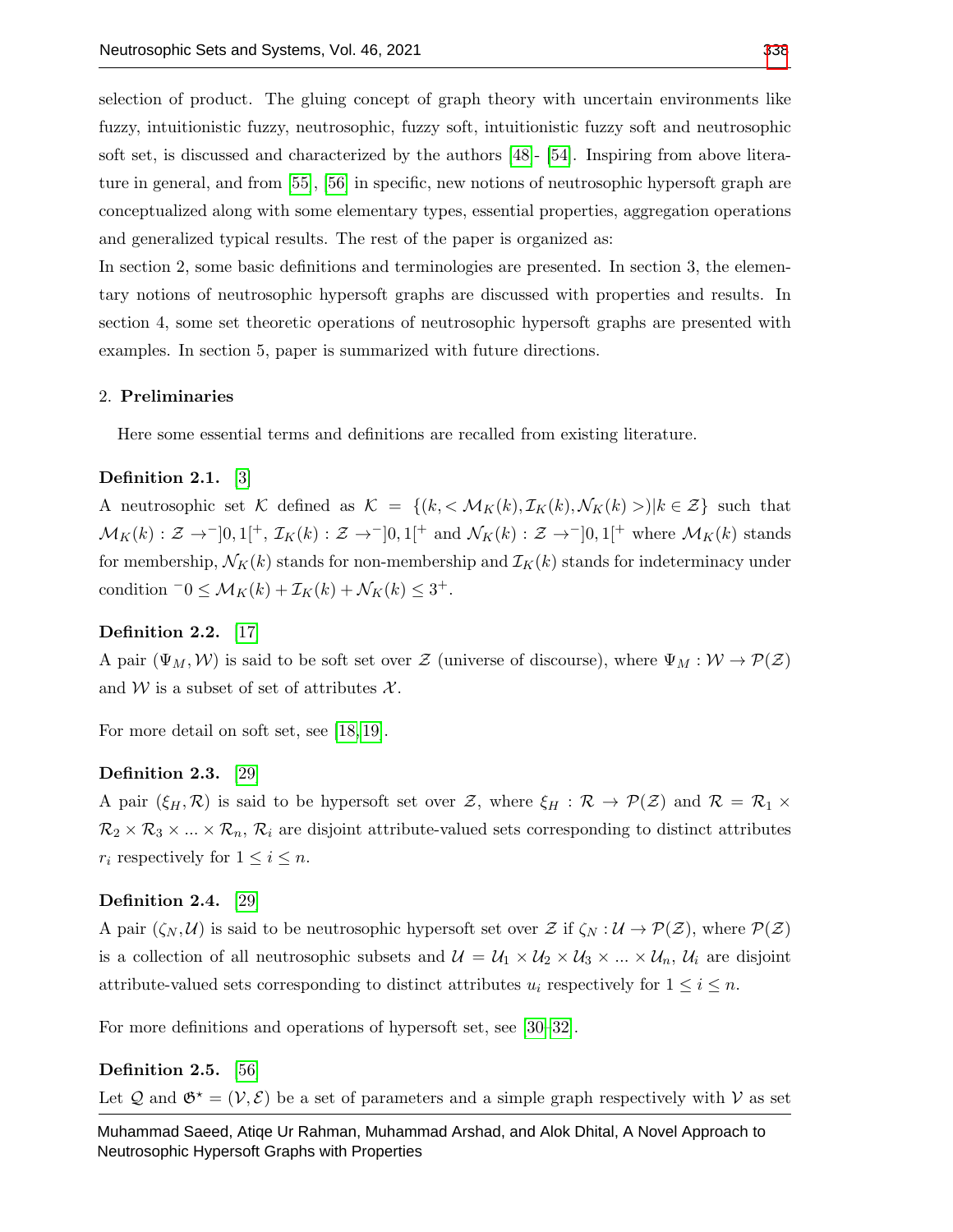of vertices and  $\mathcal E$  as set of edges. Let  $\mathcal N(\mathcal V)$  be the set of all neutrosophic set in  $\mathcal V$ . By a neutrosophic soft graph (NS-Graph), we mean a 4-tuple  $\mathfrak{G} = (\mathfrak{G}^{\star}, \mathcal{Q}, \mathbb{F}, \mathbb{G})$  where  $\mathbb{F} : \mathcal{Q} \to$  $\mathcal{N}(\mathcal{V}), \mathbb{G}: \mathcal{Q} \to \mathcal{N}(\mathcal{V} \times \mathcal{V})$  given by

$$
\mathbb{F}(\theta) = \mathbb{F}_{\theta} = \left\{ \left\langle \nu, \mathcal{T}_{\mathbb{F}_{\theta}}(\nu), \mathcal{I}_{\mathbb{F}_{\theta}}(\nu), \mathcal{F}_{\mathbb{F}_{\theta}}(\nu) \right\rangle, \nu \in \mathcal{V} \right\}
$$

and

$$
\mathbb{G}(\theta)=\mathbb{G}_{\theta}=\{\left\langle (\nu,\mu),\mathcal{T}_{\mathbb{F}_{\theta}}(\nu,\mu),\mathcal{I}_{\mathbb{F}_{\theta}}(\nu,\mu),\mathcal{F}_{\mathbb{F}_{\theta}}(\nu,\mu)\right\rangle,(\nu,\mu)\in\mathcal{V}\times\mathcal{V}\}
$$

are neutrosophic sets over  $V$  and  $V \times V$  respectively with

$$
\mathcal{T}_{\mathbb{F}_{\theta}}(\nu,\mu) \leq \min \{ \mathcal{T}_{\mathbb{F}_{\theta}}(\nu), \mathcal{T}_{\mathbb{F}_{\theta}}(\mu) \}
$$
  

$$
\mathcal{I}_{\mathbb{F}_{\theta}}(\nu,\mu) \leq \min \{ \mathcal{I}_{\mathbb{F}_{\theta}}(\nu), \mathcal{I}_{\mathbb{F}_{\theta}}(\mu) \}
$$
  

$$
\mathcal{F}_{\mathbb{F}_{\theta}}(\nu,\mu) \geq \max \{ \mathcal{F}_{\mathbb{F}_{\theta}}(\nu), \mathcal{F}_{\mathbb{F}_{\theta}}(\mu) \}
$$

for all  $(\nu, \mu) \in (\mathcal{V} \times \mathcal{V})$  and  $\theta \in \mathcal{Q}$ .

#### 3. Neutrosophic Hypersoft Graphs

In this section, notions of neutrosophic hypersoft graph are characterized with some properties and examples.

<span id="page-3-0"></span>**Definition 3.1.** Let  $\mathfrak{G}^* = (\mathcal{V}, \mathcal{E})$  be a simple graph with V as set of vertices and  $\mathcal{E}$  as set of edges and  $\mathcal{Q}_1, \mathcal{Q}_2, \mathcal{Q}_3, ..., \mathcal{Q}_n$  are disjoint attribute-valued sets corresponding to distinct attributes  $\alpha_1, \alpha_2, \alpha_3, ..., \alpha_n$  with  $\mathcal{Q} = \mathcal{Q}_1 \times \mathcal{Q}_2 \times \mathcal{Q}_3 \times ... \times \mathcal{Q}_n$ . Let  $\mathcal{N}(\mathcal{V})$  be the set of all neutrosophic set in  $V$ . By a neutrosophic hypersoft graph (NHS-Graph), we mean a 4-tuple  $\mathfrak{G} = (\mathfrak{G}^*, \mathcal{Q}, \mathbb{F}, \mathbb{G})$  where  $\mathbb{F} : \mathcal{Q} \to \mathcal{N}(\mathcal{V}), \mathbb{G} : \mathcal{Q} \to \mathcal{N}(\mathcal{V} \times \mathcal{V})$  given by

$$
\mathbb{F}(\theta) = \mathbb{F}_{\theta} = \{ \langle \nu, \mathcal{T}_{\mathbb{F}_{\theta}}(\nu), \mathcal{I}_{\mathbb{F}_{\theta}}(\nu), \mathcal{F}_{\mathbb{F}_{\theta}}(\nu) \rangle \}, \nu \in \mathcal{V} \}
$$

and

$$
\mathbb{G}(\theta) = \mathbb{G}_{\theta} = \left\{ \left\langle (\nu, \mu), \mathcal{T}_{\mathbb{F}_{\theta}}(\nu, \mu), \mathcal{I}_{\mathbb{F}_{\theta}}(\nu, \mu), \mathcal{F}_{\mathbb{F}_{\theta}}(\nu, \mu) \right\rangle, (\nu, \mu) \in \mathcal{V} \times \mathcal{V} \right\}
$$

are neutrosophic sets over  $V$  and  $V \times V$  with

$$
\mathcal{T}_{\mathbb{F}_{\theta}}(\nu,\mu) \leq \min \{ \mathcal{T}_{\mathbb{F}_{\theta}}(\nu), \mathcal{T}_{\mathbb{F}_{\theta}}(\mu) \}
$$
  

$$
\mathcal{I}_{\mathbb{F}_{\theta}}(\nu,\mu) \geq \min \{ \mathcal{I}_{\mathbb{F}_{\theta}}(\nu), \mathcal{I}_{\mathbb{F}_{\theta}}(\mu) \}
$$
  

$$
\mathcal{F}_{\mathbb{F}_{\theta}}(\nu,\mu) \geq \max \{ \mathcal{F}_{\mathbb{F}_{\theta}}(\nu), \mathcal{F}_{\mathbb{F}_{\theta}}(\mu) \}
$$

for all  $(\nu, \mu) \in (\mathcal{V} \times \mathcal{V})$  and  $\theta \in \mathcal{Q}$ .

Note: The collection of all neutrosophic hypersoft graphs is denoted by  $\Omega_{NHSG}$ .

Muhammad Saeed, Atiqe Ur Rahman, Muhammad Arshad, and Alok Dhital, A Novel Approach to Neutrosophic Hypersoft Graphs with Properties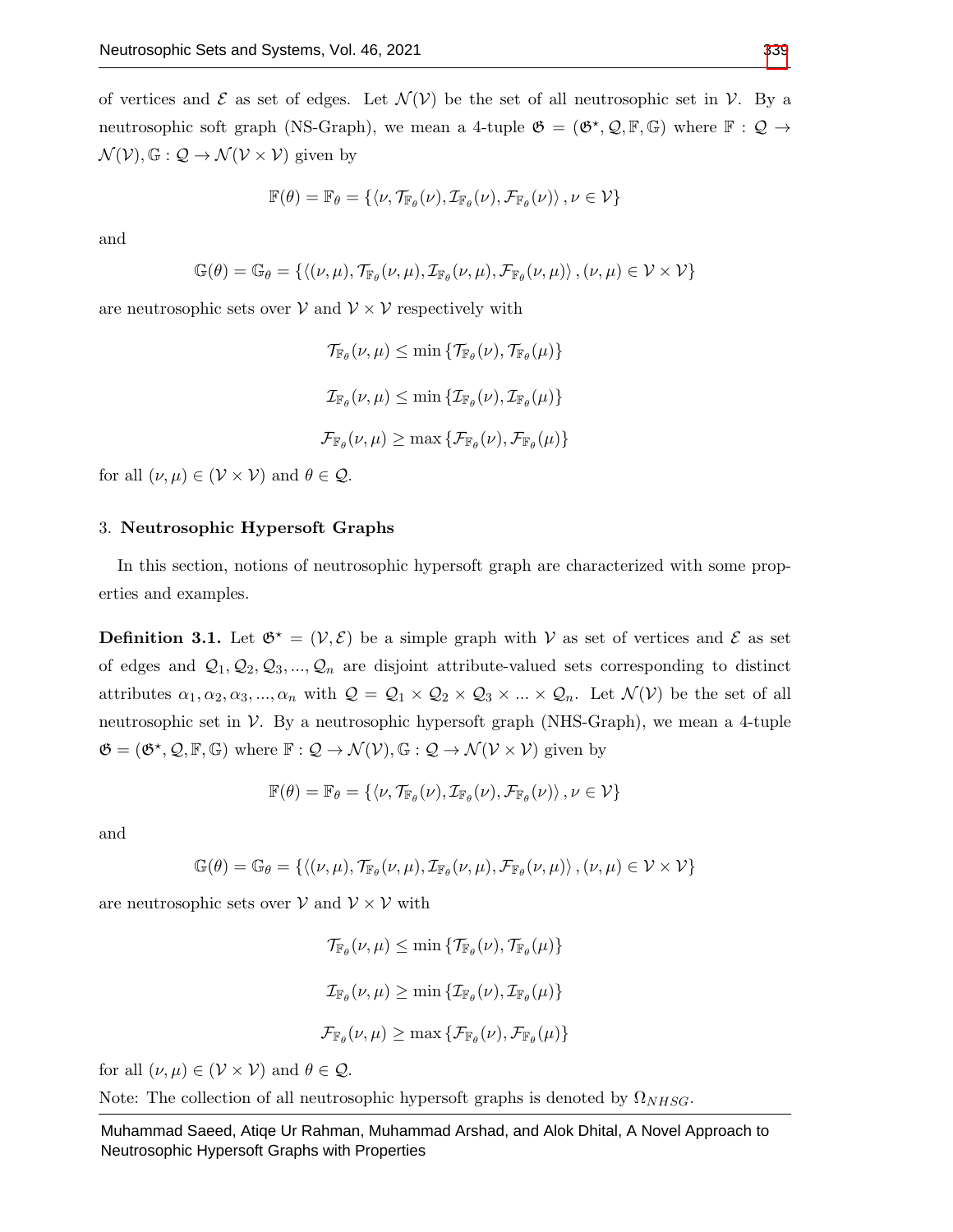<span id="page-4-0"></span>

| $\mathbb F$  | $\nu_1$              | $\nu_2$          | $\nu_3$          |
|--------------|----------------------|------------------|------------------|
| $\theta_1$   | (0.2, 0.4, 0.7)      | (0.3, 0.6, 0.3)  | (0,0,1)          |
| $\theta_2$   | (0.1, 0.4, 0.3)      | (0.3, 0.4, 0.5)  | (0,0,1)          |
| $\theta_3$   | (0.1, 0.5, 0.6)      | (0.3, 0.3, 0.8)  | (0.3, 0.2, 0.5)  |
| $\theta_4$   | (0.4, 0.2, 0.6)      | (0.3, 0.6, 0.5)  | (0.4, 0.3, 0.6)  |
| $\mathbb{G}$ | $(\nu_{1}, \nu_{2})$ | $(\nu_2, \nu_3)$ | $(\nu_1, \nu_3)$ |
| $\theta_1$   | (0,0,1)              | (0,0,1)          | (0,0,1)          |
| $\theta_2$   | (0.1, 0.3, 0.2)      | (0,0,1)          | (0,0,1)          |
| $\theta_3$   | (0.1, 0.5, 0.4)      | (0.2, 0.4, 0.3)  | (0,0,1)          |
| $\theta_4$   | (0.2, 0.3, 0.4)      | (0.2, 0.5, 0.3)  | (0.4, 0.2, 0.7)  |

TABLE 1. Tabular Representation of NHS-Graph  $\mathfrak{G} = (\mathfrak{G}^*, \mathcal{Q}, \mathbb{F}, \mathbb{G})$ 

<span id="page-4-1"></span>FIGURE [1](#page-4-0). Graphical Representation of TABLE 1 with (a)  $\mathcal{N}(\theta_1)$ , (b)  $\mathcal{N}(\theta_2)$ , (c)  $\mathcal{N}(\theta_3)$  and (d)  $\mathcal{N}(\theta_4)$ 



**Example 3.2.** Let  $\mathfrak{G}^* = (\mathcal{V}, \mathcal{E})$  be a simple graph with  $\mathcal{V} = {\nu_1, \nu_2, \nu_3}$  and  $\mathcal{Q}_1, \mathcal{Q}_2, \mathcal{Q}_3$ are disjoint attribute-valued sets corresponding to distinct attributes  $\alpha_1, \alpha_2, \alpha_3$  where  $\mathcal{Q}_1$  =  $\{\alpha_{11}, \alpha_{12}\}, \mathcal{Q}_2 = \{\alpha_{21}, \alpha_{22}\}$  and  $\mathcal{Q}_3 = \{\alpha_{31}\}.$   $\mathcal{Q} = \mathcal{Q}_1 \times \mathcal{Q}_2 \times \mathcal{Q}_3 = \{\theta_1, \theta_2, \theta_3, \theta_4\}$  where each  $\theta_i$  is a 3-tuple element of Q and  $\mathcal{T}_{\mathbb{G}_{\theta}}(\nu_i,\nu_j) = 0$ ,  $\mathcal{I}_{\mathbb{G}_{\theta}}(\nu_i,\nu_j) = 0$ ,  $\mathcal{F}_{\mathbb{G}_{\theta}}(\nu_i,\nu_j) = 1$  for all  $(\nu_i, \nu_j) \in V \times V \setminus \{(\nu_1, \nu_2), (\nu_2, \nu_3), (\nu_1, \nu_3)\}.$  The tabular and graphical representation of NHS-Graph  $\mathfrak{G} = (\mathfrak{G}^*, \mathcal{Q}, \mathbb{F}, \mathbb{G})$  are given in TABLE [1](#page-4-1) and FIGURE 1 respectively.

**Definition 3.3.** A neutrosophic hypersoft graph  $\mathfrak{G} = (\mathfrak{G}^{\star}, \mathcal{Q}^1, \mathbb{F}^1, \mathbb{G}^1)$  is called a neutrosophic hypersoft subgraph of  $\mathfrak{G} = (\mathfrak{G}^*, \mathcal{A}, \mathbb{F}, \mathbb{G})$  if

Muhammad Saeed, Atiqe Ur Rahman, Muhammad Arshad, and Alok Dhital, A Novel Approach to Neutrosophic Hypersoft Graphs with Properties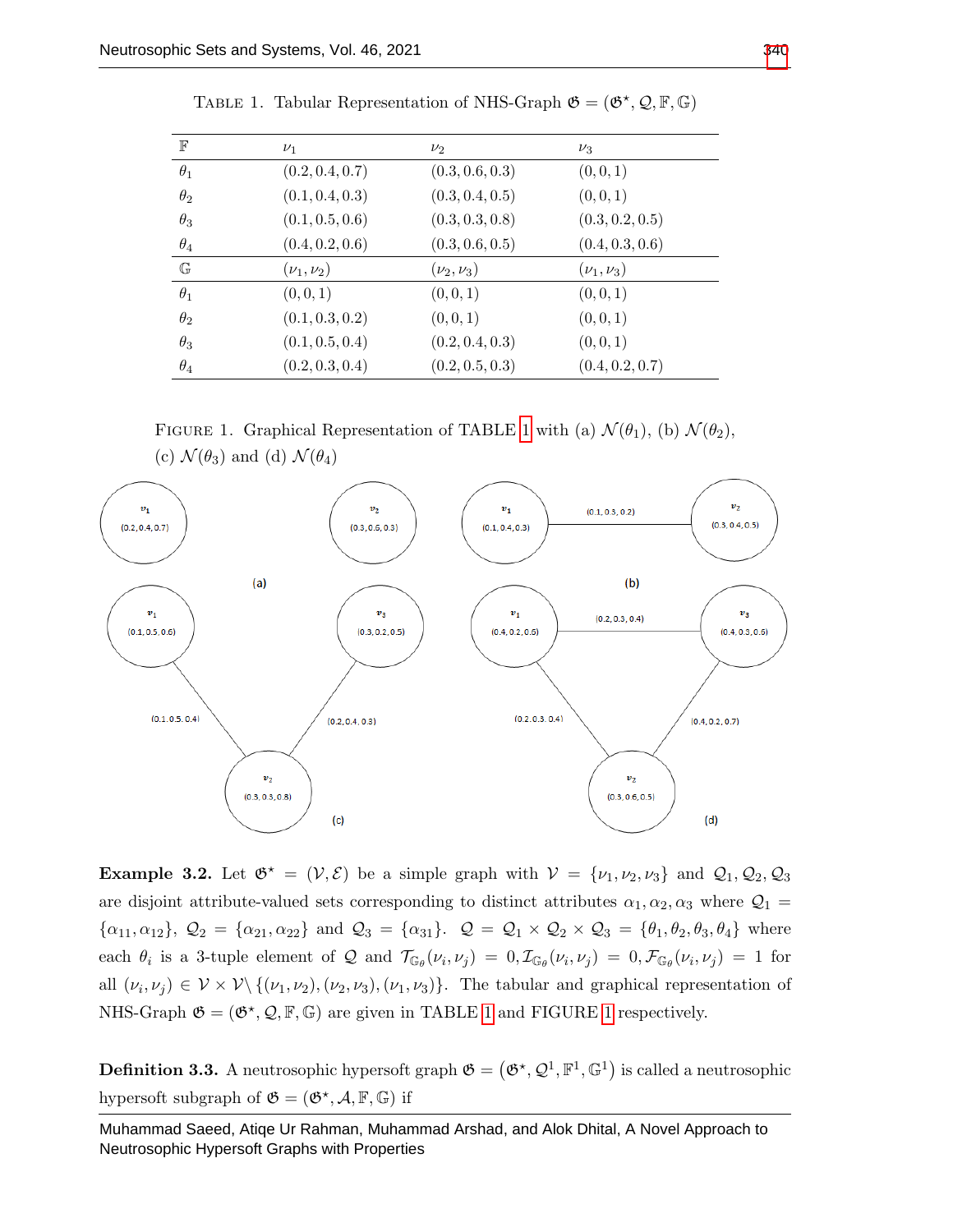| $_{\mathbb{F}}$    | $\nu_1$          | $\nu_2$          | $\nu_3$          |
|--------------------|------------------|------------------|------------------|
| $\theta_1$         | (0.2, 0.3, 0.7)  | (0.3, 0.3, 0.4)  | (0,0,1)          |
| $\theta_2$         | (0.1, 0.4, 0.3)  | (0.3, 0.2, 0.8)  | (0, 0, 1)        |
| $\theta_3$         | (0.1, 0.5, 0.6)  | (0.2, 0.3, 0.8)  | (0.2, 0.2, 0.5)  |
| $\mathbb{G}% _{n}$ | $(\nu_1, \nu_2)$ | $(\nu_2, \nu_3)$ | $(\nu_1, \nu_3)$ |
| $\theta_1$         | (0,0,1)          | (0, 0, 1)        | (0, 0, 1)        |
| $\theta_2$         | (0.1, 0.3, 0.3)  | (0, 0, 1)        | (0, 0, 1)        |
| $\theta_3$         | (0.1, 0.5, 0.4)  | (0.2, 0.3, 0.3)  | (0,0,1)          |

<span id="page-5-0"></span>

|  |  |  | TABLE 2. Tabular Representation of NHS-subgraph $\mathfrak{G} = (\mathfrak{G}^{\star}, \mathcal{Q}^1, \mathbb{F}^1, \mathbb{G}^1)$ |  |  |  |  |
|--|--|--|------------------------------------------------------------------------------------------------------------------------------------|--|--|--|--|
|--|--|--|------------------------------------------------------------------------------------------------------------------------------------|--|--|--|--|

FIGURE [2](#page-5-0). Graphical Representation of TABLE 2 with (a)  $\mathcal{N}(\theta_1)$ , (b)  $\mathcal{N}(\theta_2)$ 

<span id="page-5-1"></span>

(1)  $\mathcal{Q}^1 \subset \mathcal{Q}$ 

(2)  $\mathbb{F}_{\theta}^1 \subseteq f$  which means  $\mathcal{T}_{\mathbb{F}_{\theta}^1}(\nu) \leq \mathcal{T}_{\mathbb{F}_{\theta}}(\nu), \mathcal{I}_{\mathbb{F}_{\theta}^1}(\nu) \leq \mathcal{I}_{\mathbb{F}_{\theta}}(\nu), \mathcal{F}_{\mathbb{F}_{\theta}^1}(\nu) \geq \mathcal{F}_{\mathbb{F}_{\theta}}(\nu)$ .

(3)  $\mathbb{G}_{\theta}^1 \subseteq g$  which means  $\mathcal{T}_{\mathbb{G}_{\theta}^1}(\nu) \leq \mathcal{T}_{\mathbb{G}_{\theta}}(\nu), \mathcal{I}_{\mathbb{G}_{\theta}^1}(\nu) \leq \mathcal{I}_{\mathbb{G}_{\theta}}(\nu), \mathcal{F}_{\mathbb{G}_{\theta}^1}(\nu) \geq \mathcal{F}_{\mathbb{G}_{\theta}}(\nu)$ .

for all  $\theta \in \mathcal{Q}^1$  and  $\mathcal{Q}^1 = \mathcal{Q}_1 \times \mathcal{Q}_2 \times ... \times \mathcal{Q}_n$  where  $\mathcal{Q}_1, \mathcal{Q}_2, ..., \mathcal{Q}_n$  are disjoint attribute-valued sets corresponding to distinct attributes  $\alpha_1, \alpha_2, ..., \alpha_n$  respectively.

**Example 3.4.** Let  $\mathfrak{G}^* = (\mathcal{V}, E)$  be a simple graph with  $\mathcal{V} = {\nu_1, \nu_2, \nu_3}$  and  $\mathcal{Q}_1, \mathcal{Q}_2, \mathcal{Q}_3$ are disjoint attribute-valued sets corresponding to disjoint attributes  $\alpha_1, \alpha_2, \alpha_3$  where  $\mathcal{Q}_1$  =  $\{\alpha_{11}, \alpha_{12}\}, \mathcal{Q}_2 = \{\alpha_{21}\}\$ and  $\mathcal{Q}_3 = \{\alpha_{31}\}.$   $\mathcal{Q} = \mathcal{Q}_1 \times \mathcal{Q}_2 \times \mathcal{Q}_3 = \{\theta_1, \theta_2, \theta_3\}$  where each  $\theta_i$ is a 3-tuple element of  $Q$ . The tabular and graphical representation of NHS-subgraph  $\mathfrak{G} =$  $(\mathfrak{G}^{\star}, \mathcal{Q}^1, \mathbb{F}^1, \mathbb{G}^1)$  are given in TABLE [2](#page-5-1) and FIGURE 2 respectively. In this graph,  $\mathcal{T}_{\mathbb{G}_{\theta}}(\nu_i, \nu_j)$  =  $0, \mathcal{I}_{\mathbb{G}_{\theta}}(\nu_i, \nu_j) = 0, \mathcal{F}_{\mathbb{G}_{\theta}}(\nu_i, \nu_j) = 1$  for all  $(\nu_i, \nu_j) \in \mathcal{V} \times \mathcal{V} \setminus \{(\nu_1, \nu_2), (\nu_2, \nu_3), (\nu_1, \nu_3)\}$  and for all  $\theta \in \mathcal{Q}$ .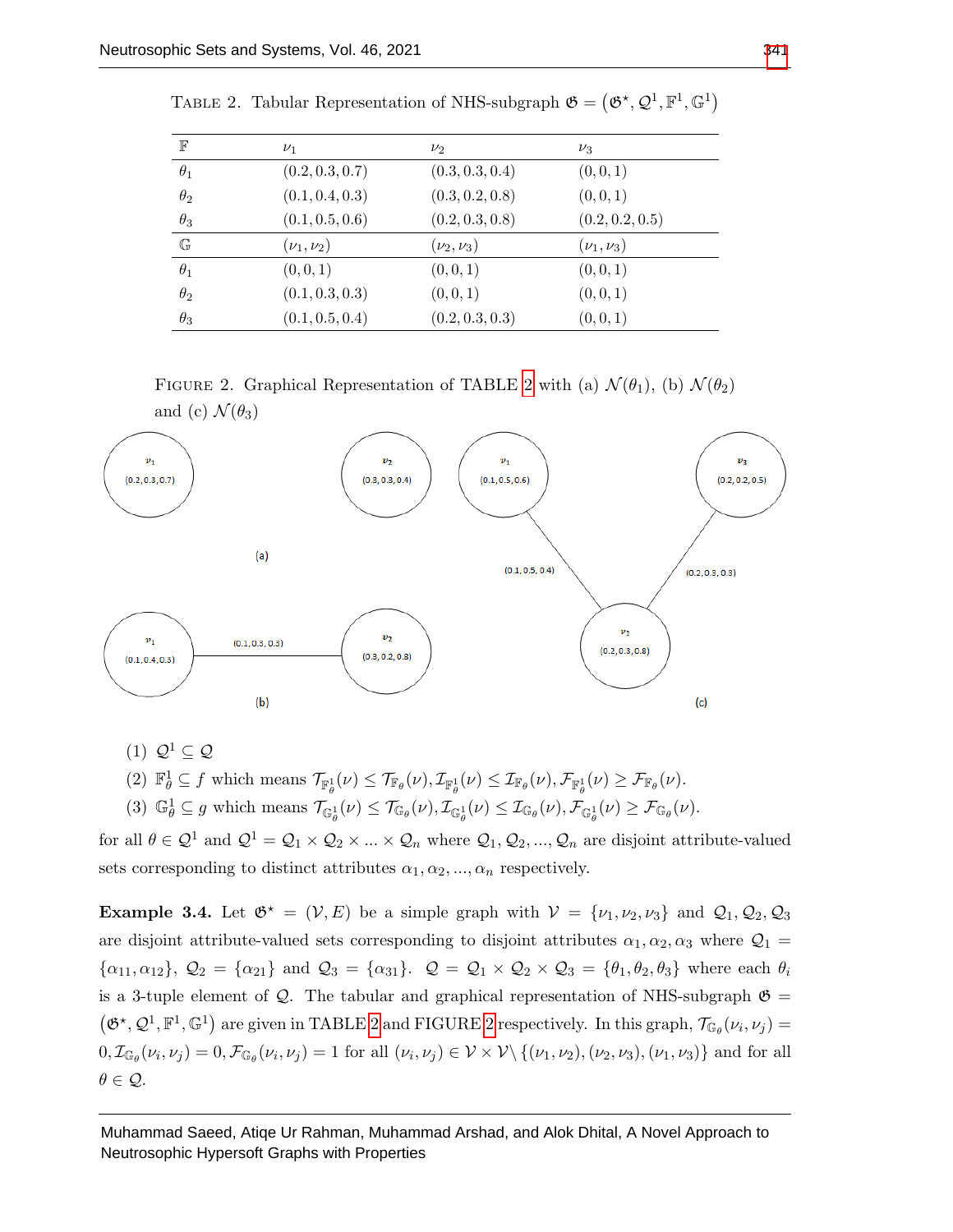**Definition 3.5.** A neutrosophic hypersoft subgraph  $\mathfrak{G} = (\mathfrak{G}^{\star}, \mathcal{Q}^{1}, \mathbb{F}^{1}, \mathbb{G}^{1})$  is called a neutrosophic hypersoft spanning subgraph of  $\mathfrak{G} = (\mathfrak{G}^*, \mathcal{Q}, \mathbb{F}, \mathbb{G})$  if  $\mathbb{F}_{\theta}^1(\nu) = \mathbb{F}(\nu)$  for all  $\nu \in \mathcal{V}, e \in \mathcal{Q}$ where  $Q^1 = Q_1 \times Q_2 \times ... \times Q_n$  and  $Q_1, Q_2, ..., Q_n$  are disjoint attribute-valued sets corresponding to disjoint attributes  $\alpha_1, \alpha_2, ..., \alpha_n$  respectively.

**Definition 3.6.** A strong neutrosophic hypersoft subgraph  $\mathfrak{G} = (\mathfrak{G}^{\star}, \mathcal{Q}, \mathbb{F}, \mathbb{G})$  is a neutrosophic hypersoft subgraph with condition that  $\mathbb{G}_{\theta}(\nu,\mu) = \mathbb{F}_{\theta}(\nu) \cap \mathbb{F}_{\theta}(\mu)$  for  $x, y \in \mathcal{V}$  and  $e \in \mathcal{Q}$  such that  $Q = Q_1 \times Q_2 ... \times Q_n$  and  $Q_1, Q_2, ..., Q_n$  are disjoint attribute-valued sets corresponding to disjoint attributes  $\alpha_1, \alpha_2, ..., \alpha_n$  respectively.

#### 4. Set Theoretic Operations of NHS-Graphs

In this section, some theoretic operations (i.e. union, intersection and complement) of neutrosophic hypersoft graph (NHS-Graphs) are investigated with suitable examples and results.

**Definition 4.1.** The union of two NHS-Graphs  $\mathfrak{G}_1 = (\mathfrak{G}_1^{\star}, \mathcal{Q}^1, \mathbb{F}^1, \mathbb{G}^1), \mathfrak{G}_2 = (\mathfrak{G}_2^{\star}, \mathcal{Q}^2, \mathbb{F}^2, \mathbb{G}^2),$ denoted by  $\mathfrak{G}_1 \cup \mathfrak{G}_2$ , is a NHS-Graph  $\mathfrak{G} = (\mathfrak{G}^*, \mathcal{Q}, \mathbb{F}, \mathbb{G})$  such that  $\mathcal{Q} = \mathcal{Q}^1 \cup \mathcal{Q}^2$ . In this graph, the neutrosophic components for  $\mathbb F$  are given as follows:

$$
\mathcal{T}_{\mathbb{F}_{\theta}}(\nu) = \begin{cases}\n\mathcal{T}_{\mathbb{F}_{\theta}^{1}}(\nu) \begin{cases}\nif \theta \in \mathcal{Q}^{1} - \mathcal{Q}^{2} \text{ and } \nu \in \mathcal{V}_{1} - \mathcal{V}_{2} \text{ or } \\
if \theta \in \mathcal{Q}^{1} - \mathcal{Q}^{2} \text{ and } \nu \in \mathcal{V}_{1} \cap \mathcal{V}_{2} \text{ or } \\
\quad if \theta \in \mathcal{Q}^{1} \cap \mathcal{Q}^{2} \text{ and } \nu \in \mathcal{V}_{1} - \mathcal{V}_{2}\n\end{cases} \\
\mathcal{T}_{\mathbb{F}_{\theta}^{2}}(\nu) \begin{cases}\nif \theta \in \mathcal{Q}^{2} - \mathcal{Q}^{1} \text{ and } \nu \in \mathcal{V}_{2} - \mathcal{V}_{1} \text{ or } \\
if \theta \in \mathcal{Q}^{2} - \mathcal{Q}^{1} \text{ and } \nu \in \mathcal{V}_{2} \cap \mathcal{V}_{1} \text{ or } \\
if \theta \in \mathcal{Q}^{1} \cap \mathcal{Q}^{2} \text{ and } \nu \in \mathcal{V}_{2} - \mathcal{V}_{1}\n\end{cases} \\
\max \left\{\mathcal{T}_{\mathbb{F}_{\theta}^{1}}(\nu), \mathcal{T}_{\mathbb{F}_{\theta}^{2}}(\nu)\right\} \left\{if \theta \in \mathcal{Q}^{1} \cap \mathcal{Q}^{2} \text{ and } \nu \in \mathcal{V}_{1} \cap \mathcal{V}_{2}\n\end{cases} \\
0, \text{ otherwise}
$$

and

$$
\mathcal{I}_{\mathbb{F}_{\theta}}(\nu) = \begin{cases}\n\text{if } \theta \in \mathcal{Q}^{1} - \mathcal{Q}^{2} \text{ and } \nu \in \mathcal{V}_{1} - \mathcal{V}_{2} \text{ or } \\
\text{if } \theta \in \mathcal{Q}^{1} - \mathcal{Q}^{2} \text{ and } \nu \in \mathcal{V}_{1} \cap \mathcal{V}_{2} \text{ or } \\
\text{if } \theta \in \mathcal{Q}^{1} \cap \mathcal{Q}^{2} \text{ and } \nu \in \mathcal{V}_{1} - \mathcal{V}_{2}\n\end{cases}
$$
\n
$$
\mathcal{I}_{\mathbb{F}_{\theta}^{2}}(\nu) = \begin{cases}\n\text{if } \theta \in \mathcal{Q}^{2} - \mathcal{Q}^{1} \text{ and } \nu \in \mathcal{V}_{2} - \mathcal{V}_{1} \text{ or } \\
\text{if } \theta \in \mathcal{Q}^{2} - \mathcal{Q}^{1} \text{ and } \nu \in \mathcal{V}_{2} \cap \mathcal{V}_{1} \text{ or } \\
\text{if } \theta \in \mathcal{Q}^{1} \cap \mathcal{Q}^{2} \text{ and } \nu \in \mathcal{V}_{2} - \mathcal{V}_{1}\n\end{cases}
$$
\n
$$
\max \left\{ \mathcal{I}_{\mathbb{F}_{\theta}^{1}}(\nu), \mathcal{I}_{\mathbb{F}_{\theta}^{2}}(\nu) \right\} \left\{ \text{if } \theta \in \mathcal{Q}^{1} \cap \mathcal{Q}^{2} \text{ and } \nu \in \mathcal{V}_{1} \cap \mathcal{V}_{2}\n\end{cases}
$$
\n0, otherwise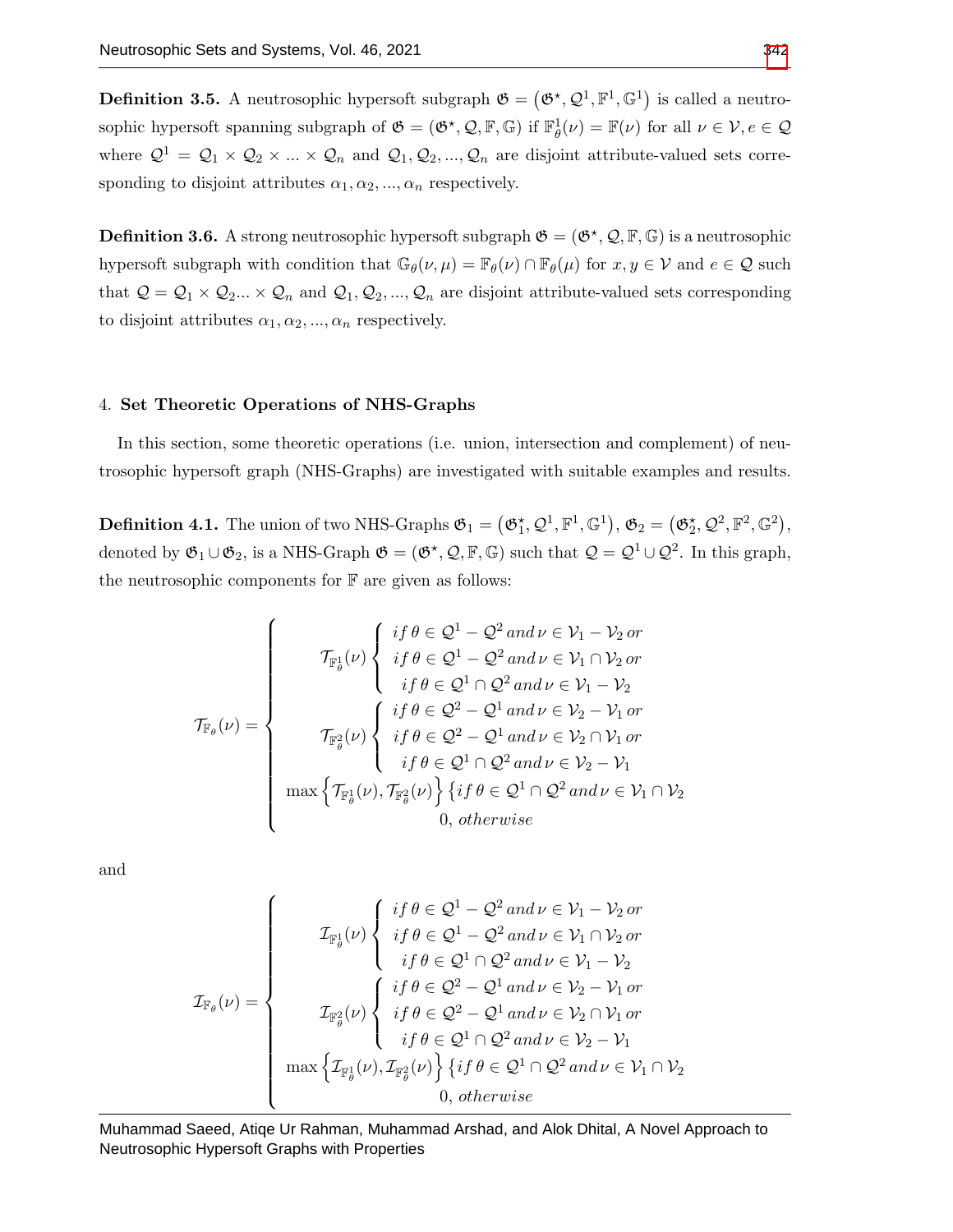$\overline{ }$ 

and

$$
\mathcal{F}_{\mathbb{F}_{\theta}}(\nu) = \begin{cases}\n\mathcal{F}_{\mathbb{F}_{\theta}^{1}}(\nu) \begin{cases}\nif \theta \in \mathcal{Q}^{1} - \mathcal{Q}^{2} \text{ and } \nu \in \mathcal{V}_{1} - \mathcal{V}_{2} \text{ or } \\
if \theta \in \mathcal{Q}^{1} - \mathcal{Q}^{2} \text{ and } \nu \in \mathcal{V}_{1} \cap \mathcal{V}_{2} \text{ or } \\
if \theta \in \mathcal{Q}^{1} \cap \mathcal{Q}^{2} \text{ and } \nu \in \mathcal{V}_{1} - \mathcal{V}_{2}\n\end{cases} \\
\mathcal{F}_{\mathbb{F}_{\theta}^{2}}(\nu) \begin{cases}\nif \theta \in \mathcal{Q}^{2} - \mathcal{Q}^{1} \text{ and } \nu \in \mathcal{V}_{2} - \mathcal{V}_{1} \text{ or } \\
if \theta \in \mathcal{Q}^{2} - \mathcal{Q}^{1} \text{ and } \nu \in \mathcal{V}_{2} \cap \mathcal{V}_{1} \text{ or } \\
if \theta \in \mathcal{Q}^{1} \cap \mathcal{Q}^{2} \text{ and } \nu \in \mathcal{V}_{2} - \mathcal{V}_{1}\n\end{cases} \\
\min \left\{ \mathcal{F}_{\mathbb{F}_{\theta}^{1}}(\nu), \mathcal{F}_{\mathbb{F}_{\theta}^{2}}(\nu) \right\} \left\{ \text{if } \theta \in \mathcal{Q}^{1} \cap \mathcal{Q}^{2} \text{ and } \nu \in \mathcal{V}_{1} \cap \mathcal{V}_{2}\n\end{cases} \\
0, \text{ otherwise} \n\end{cases}
$$

Also the neutrosophic components for  $\mathbb G$  are given as follows:

$$
\mathcal{T}_{\mathbb{G}_{\theta}}(\nu) = \begin{cases}\n\mathcal{T}_{\mathbb{G}_{\theta}^{1}}(\nu) \left\{\n\begin{array}{l}\nif \theta \in \mathcal{Q}^{1} - \mathcal{Q}^{2} \text{ and } (\nu, \mu) \in (\mathcal{V}_{1} \times \mathcal{V}_{1}) - (\mathcal{V}_{2} \times \mathcal{V}_{2}) \text{ or} \\
if \theta \in \mathcal{Q}^{1} - \mathcal{Q}^{2} \text{ and } (\nu, \mu) \in (\mathcal{V}_{1} \times \mathcal{V}_{1}) \cap (\mathcal{V}_{2} \times \mathcal{V}_{2}) \text{ or} \\
\quad if \theta \in \mathcal{Q}^{1} \cap \mathcal{Q}^{2} \text{ and } (\nu, \mu) \in (\mathcal{V}_{1} \times \mathcal{V}_{1}) - (\mathcal{V}_{2} \times \mathcal{V}_{2})\n\end{array}\n\end{cases}\n\mathcal{T}_{\mathbb{G}_{\theta}^{2}}(\nu) \left\{\n\begin{array}{l}\nif \theta \in \mathcal{Q}^{2} - \mathcal{Q}^{1} \text{ and } (\nu, \mu) \in (\mathcal{V}_{2} \times \mathcal{V}_{2}) - (\mathcal{V}_{1} \times \mathcal{V}_{1}) \text{ or} \\
if \theta \in \mathcal{Q}^{2} - \mathcal{Q}^{1} \text{ and } (\nu, \mu) \in (\mathcal{V}_{2} \times \mathcal{V}_{2}) \cap (\mathcal{V}_{1} \times \mathcal{V}_{1}) \text{ or} \\
\quad if \theta \in \mathcal{Q}^{1} \cap \mathcal{Q}^{2} \text{ and } (\nu, \mu) \in (\mathcal{V}_{2} \times \mathcal{V}_{2}) - (\mathcal{V}_{1} \times \mathcal{V}_{1})\n\end{array}\n\right\} \\
\max \left\{\n\mathcal{T}_{\mathbb{G}_{\theta}^{1}}(\nu), \mathcal{T}_{\mathbb{G}_{\theta}^{2}}(\nu)\n\right\}\n\left\{\n\begin{array}{l}\nif \theta \in \mathcal{Q}^{1} \cap \mathcal{Q}^{2} \text{ and } (\nu, \mu) \in (\mathcal{V}_{2} \times \mathcal{V}_{2}) - (\mathcal{V}_{1} \times \mathcal{V}_{1}) \text{ or} \\
0, \text{ otherwise}\n\end{array}\n\right.\n\end
$$

and

$$
\mathcal{I}_{\mathbb{G}_{\theta}}(\nu) = \begin{cases}\n\mathcal{I}_{\mathbb{G}_{\theta}^{1}}(\nu) \left\{\n\begin{array}{l}\nif \theta \in \mathcal{Q}^{1} - \mathcal{Q}^{2} \text{ and } (\nu, \mu) \in (\mathcal{V}_{1} \times \mathcal{V}_{1}) - (\mathcal{V}_{2} \times \mathcal{V}_{2}) \text{ or} \\
if \theta \in \mathcal{Q}^{1} - \mathcal{Q}^{2} \text{ and } (\nu, \mu) \in (\mathcal{V}_{1} \times \mathcal{V}_{1}) \cap (\mathcal{V}_{2} \times \mathcal{V}_{2}) \text{ or} \\
\quad if \theta \in \mathcal{Q}^{1} \cap \mathcal{Q}^{2} \text{ and } (\nu, \mu) \in (\mathcal{V}_{1} \times \mathcal{V}_{1}) - (\mathcal{V}_{2} \times \mathcal{V}_{2})\n\end{array}\n\end{cases}\n\mathcal{I}_{\mathbb{G}_{\theta}^{2}}(\nu) \left\{\n\begin{array}{l}\nif \theta \in \mathcal{Q}^{2} - \mathcal{Q}^{1} \text{ and } (\nu, \mu) \in (\mathcal{V}_{2} \times \mathcal{V}_{2}) - (\mathcal{V}_{1} \times \mathcal{V}_{1}) \text{ or} \\
if \theta \in \mathcal{Q}^{2} - \mathcal{Q}^{1} \text{ and } (\nu, \mu) \in (\mathcal{V}_{2} \times \mathcal{V}_{2}) \cap (\mathcal{V}_{1} \times \mathcal{V}_{1}) \text{ or} \\
\quad if \theta \in \mathcal{Q}^{1} \cap \mathcal{Q}^{2} \text{ and } (\nu, \mu) \in (\mathcal{V}_{2} \times \mathcal{V}_{2}) - (\mathcal{V}_{1} \times \mathcal{V}_{1})\n\end{array}\n\right\} \\
\max \left\{\n\mathcal{I}_{\mathbb{G}_{\theta}^{1}}(\nu), \mathcal{I}_{\mathbb{G}_{\theta}^{2}}(\nu)\n\right\}\n\left\{\n\begin{array}{l}\nif \theta \in \mathcal{Q}^{1} \cap \mathcal{Q}^{2} \text{ and } (\nu, \mu) \in (\mathcal{V}_{2} \times \mathcal{V}_{2}) - (\mathcal{V}_{1} \times \mathcal{V}_{1}) \text{ or} \\
0, \text{ otherwise}\n\end{array}\n\
$$

and

$$
\mathcal{F}_{\mathbb{G}_{\theta}}(\nu) = \begin{cases}\n\mathcal{F}_{\mathbb{G}_{\theta}^{1}}(\nu) \begin{cases}\nif \theta \in \mathcal{Q}^{1} - \mathcal{Q}^{2} \text{ and } (\nu, \mu) \in (\mathcal{V}_{1} \times \mathcal{V}_{1}) - (\mathcal{V}_{2} \times \mathcal{V}_{2}) \text{ or} \\
if \theta \in \mathcal{Q}^{1} - \mathcal{Q}^{2} \text{ and } (\nu, \mu) \in (\mathcal{V}_{1} \times \mathcal{V}_{1}) \cap (\mathcal{V}_{2} \times \mathcal{V}_{2}) \text{ or} \\
if \theta \in \mathcal{Q}^{1} \cap \mathcal{Q}^{2} \text{ and } (\nu, \mu) \in (\mathcal{V}_{1} \times \mathcal{V}_{1}) - (\mathcal{V}_{2} \times \mathcal{V}_{2})\n\end{cases} \\
\mathcal{F}_{\mathbb{G}_{\theta}^{2}}(\nu) \begin{cases}\nif \theta \in \mathcal{Q}^{2} - \mathcal{Q}^{1} \text{ and } (\nu, \mu) \in (\mathcal{V}_{2} \times \mathcal{V}_{2}) - (\mathcal{V}_{1} \times \mathcal{V}_{1}) \text{ or} \\
if \theta \in \mathcal{Q}^{2} - \mathcal{Q}^{1} \text{ and } (\nu, \mu) \in (\mathcal{V}_{2} \times \mathcal{V}_{2}) \cap (\mathcal{V}_{1} \times \mathcal{V}_{1}) \text{ or} \\
if \theta \in \mathcal{Q}^{1} \cap \mathcal{Q}^{2} \text{ and } (\nu, \mu) \in (\mathcal{V}_{2} \times \mathcal{V}_{2}) - (\mathcal{V}_{1} \times \mathcal{V}_{1})\n\end{cases} \\
\min \left\{ \mathcal{F}_{\mathbb{G}_{\theta}^{1}}(\nu), \mathcal{F}_{\mathbb{G}_{\theta}^{2}}(\nu) \right\} \left\{ if \theta \in \mathcal{Q}^{1} \cap \mathcal{Q}^{2} \text{ and } (\nu, \mu) \in (\mathcal{V}_{1} \times \mathcal{V}_{1}) \cap (\mathcal{V}_{2} \times \mathcal{V}_{2})\n\end{cases} \\
\text{0, otherwise}\n\tag{0, otherwise}
$$

**Theorem 4.2.** If  $\mathfrak{G}_1, \mathfrak{G}_2 \in \Omega_{NHSG}$  then  $\mathfrak{G}_1 \cup \mathfrak{G}_2 \in \Omega_{NHSG}$ .

Muhammad Saeed, Atiqe Ur Rahman, Muhammad Arshad, and Alok Dhital, A Novel Approach to Neutrosophic Hypersoft Graphs with Properties

.

.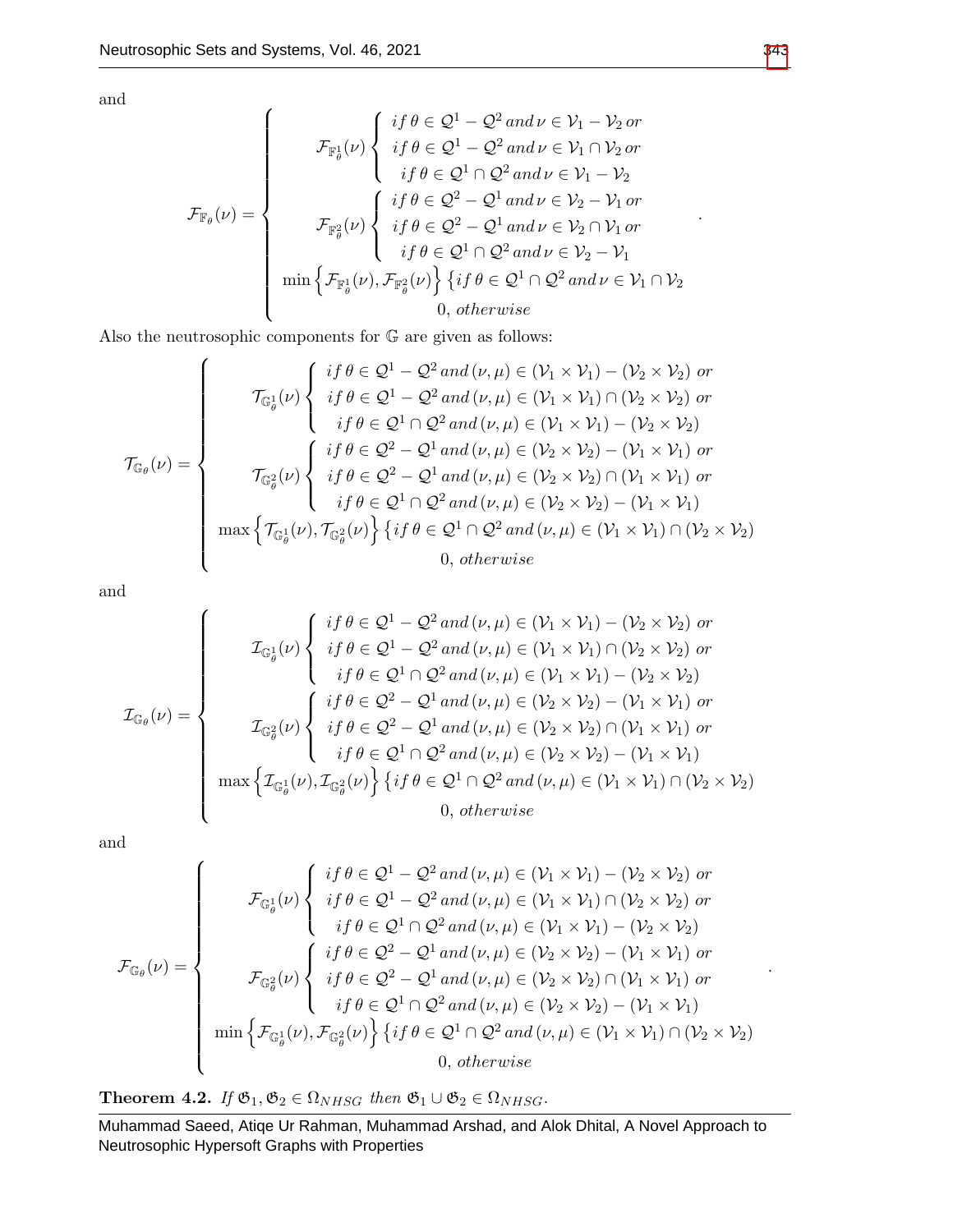*Proof.* Consider two NHS-Graphs  $\mathfrak{G}_1 = (\mathfrak{G}_1^{\star}, \mathcal{Q}^1, \mathbb{F}^1, \mathbb{G}^1)$  and  $\mathfrak{G}_2 = (\mathfrak{G}_2^{\star}, \mathcal{Q}^2, \mathbb{F}^2, \mathbb{G}^2)$  as defined in [3.1.](#page-3-0) Let  $\mathfrak{G} = (\mathfrak{G}^*, \mathcal{Q}, \mathbb{F}, \mathbb{G})$  be the union of NHS-Graphs  $\mathfrak{G}_1$  and  $\mathfrak{G}_2$  where  $\mathcal{Q} = \mathcal{Q}^1 \cup \mathcal{Q}^2$ . Now let  $\theta \in \mathcal{Q}^1 - \mathcal{Q}^2$  and  $(\nu, \mu) \in (\mathcal{V}_1 \times \mathcal{V}_1) - (\mathcal{V}_2 \times \mathcal{V}_2)$ , then

$$
\mathcal{T}_{\mathbb{G}_{\theta}}(\nu,\mu) = \mathcal{T}_{\mathbb{G}_{\theta}^{1}}(\nu,\mu) \le \min \left\{ \mathcal{T}_{\mathbb{F}_{\theta}^{1}}(\nu), \mathcal{T}_{\mathbb{F}_{\theta}^{1}}(\mu) \right\}
$$

$$
= \min \left\{ \mathcal{T}_{\mathbb{F}_{\theta}}(\nu), \mathcal{T}_{\mathbb{F}_{\theta}}(\mu) \right\}
$$

so

$$
\mathcal{T}_{\mathbb{G}_{\theta}}(\nu,\mu) \leq \min \left\{ \mathcal{T}_{\mathbb{F}_{\theta}}(\nu), \mathcal{T}_{\mathbb{F}_{\theta}}(\mu) \right\}.
$$

Also

 $\mathcal{I}_{\mathbb{G}_{\theta}}(\nu,\mu)=\mathcal{I}_{\mathbb{G}_{\theta}^{1}}(\nu,\mu)\leq\min\left\{ \mathcal{I}_{\mathbb{F}_{\theta}^{1}}(\nu),\mathcal{I}_{\mathbb{F}_{\theta}^{1}}(\mu)\right\}$  $=\min\left\{\mathcal{I}_{\mathbb{F}_{\theta}}(\nu),\mathcal{I}_{\mathbb{F}_{\theta}}(\mu)\right\}$ 

so

$$
\mathcal{I}_{\mathbb{G}_{\theta}}(\nu,\mu) \leq \min \left\{ \mathcal{I}_{\mathbb{F}_{\theta}}(\nu), \mathcal{I}_{\mathbb{F}_{\theta}}(\mu) \right\}.
$$

 $\mathcal{F}_{\mathbb{G}_{\theta}}(\nu,\mu)=\mathcal{F}_{\mathbb{G}_{\theta}^{1}}(\nu,\mu)\geq\max\left\{ \mathcal{F}_{\mathbb{F}_{\theta}^{1}}(\nu),\mathcal{F}_{\mathbb{F}_{\theta}^{1}}(\mu)\right\}$ 

 $= \max \left\{ \mathcal{F}_{\mathbb{F}_{\theta}}(\nu), \mathcal{F}_{\mathbb{F}_{\theta}}(\mu) \right\}$ 

Now

so

$$
\mathcal{F}_{\mathbb{G}_{\theta}}(\nu,\mu) \geq \max \left\{ \mathcal{F}_{\mathbb{F}_{\theta}}(\nu), \mathcal{F}_{\mathbb{F}_{\theta}}(\mu) \right\}.
$$

Similar results are obtained when  $\theta \in \mathcal{Q}^1 - \mathcal{Q}^2$  and  $(\nu, \mu) \in (\mathcal{V}_1 \times \mathcal{V}_1) \cap (\mathcal{V}_2 \times \mathcal{V}_2)$ or  $\theta \in \mathcal{Q}^1 \cap \mathcal{Q}^2$  and  $(\nu, \mu) \in (\mathcal{V}_1 \times \mathcal{V}_1) - (\mathcal{V}_2 \times \mathcal{V}_2)$ . Now if  $\theta \in \mathcal{Q}^1 \cap \mathcal{Q}^2$  and  $(\nu, \mu) \in (\mathcal{V}_1 \times \mathcal{V}_1) \cap (\mathcal{V}_2 \times \mathcal{V}_2)$  then

$$
\mathcal{T}_{\mathbb{G}_{\theta}}(\nu,\mu) = \max \left\{ \mathcal{T}_{\mathbb{G}_{\theta}^{1}}(\nu,\mu), \mathcal{T}_{\mathbb{G}_{\theta}^{2}}(\nu,\mu) \right\}
$$
  
\n
$$
\leq \max \left\{ \min \left\{ \mathcal{T}_{\mathbb{F}_{\theta}^{1}}(\nu), \mathcal{T}_{\mathbb{F}_{\theta}^{1}}(\mu) \right\}, \min \left\{ \mathcal{T}_{\mathbb{F}_{\theta}^{2}}(\nu), \mathcal{T}_{\mathbb{F}_{\theta}^{2}}(\mu) \right\} \right\}
$$
  
\n
$$
\leq \min \left\{ \max \left\{ \mathcal{T}_{\mathbb{F}_{\theta}^{1}}(\nu), \mathcal{T}_{\mathbb{F}_{\theta}^{1}}(\mu) \right\}, \max \left\{ \mathcal{T}_{\mathbb{F}_{\theta}^{2}}(\nu), \mathcal{T}_{\mathbb{F}_{\theta}^{2}}(\mu) \right\} \right\}
$$
  
\n
$$
= \min \left\{ \mathcal{T}_{\mathbb{F}_{\theta}}(\nu), \mathcal{T}_{\mathbb{F}_{\theta}}(\mu) \right\}.
$$

Also

$$
\mathcal{I}_{\mathbb{G}_{\theta}}(\nu,\mu) = \max \left\{ \mathcal{I}_{\mathbb{G}_{\theta}^{1}}(\nu,\mu), \mathcal{I}_{\mathbb{G}_{\theta}^{2}}(\nu,\mu) \right\}
$$
  
\n
$$
\leq \max \left\{ \min \left\{ \mathcal{I}_{\mathbb{F}_{\theta}^{1}}(\nu), \mathcal{I}_{\mathbb{F}_{\theta}^{1}}(\mu) \right\}, \min \left\{ \mathcal{I}_{\mathbb{F}_{\theta}^{2}}(\nu), \mathcal{I}_{\mathbb{F}_{\theta}^{2}}(\mu) \right\} \right\}
$$
  
\n
$$
\leq \min \left\{ \max \left\{ \mathcal{I}_{\mathbb{F}_{\theta}^{1}}(\nu), \mathcal{I}_{\mathbb{F}_{\theta}^{1}}(\mu) \right\}, \max \left\{ \mathcal{I}_{\mathbb{F}_{\theta}^{2}}(\nu), \mathcal{I}_{\mathbb{F}_{\theta}^{2}}(\mu) \right\} \right\}
$$
  
\n
$$
= \min \left\{ \mathcal{I}_{\mathbb{F}_{\theta}}(\nu), \mathcal{I}_{\mathbb{F}_{\theta}}(\mu) \right\}.
$$

In the same way

$$
\mathcal{F}_{\mathbb{G}_{\theta}}(\nu,\mu) = \min \left\{ \mathcal{F}_{\mathbb{G}_{\theta}^{1}}(\nu,\mu), \mathcal{F}_{\mathbb{G}_{\theta}^{2}}(\nu,\mu) \right\}
$$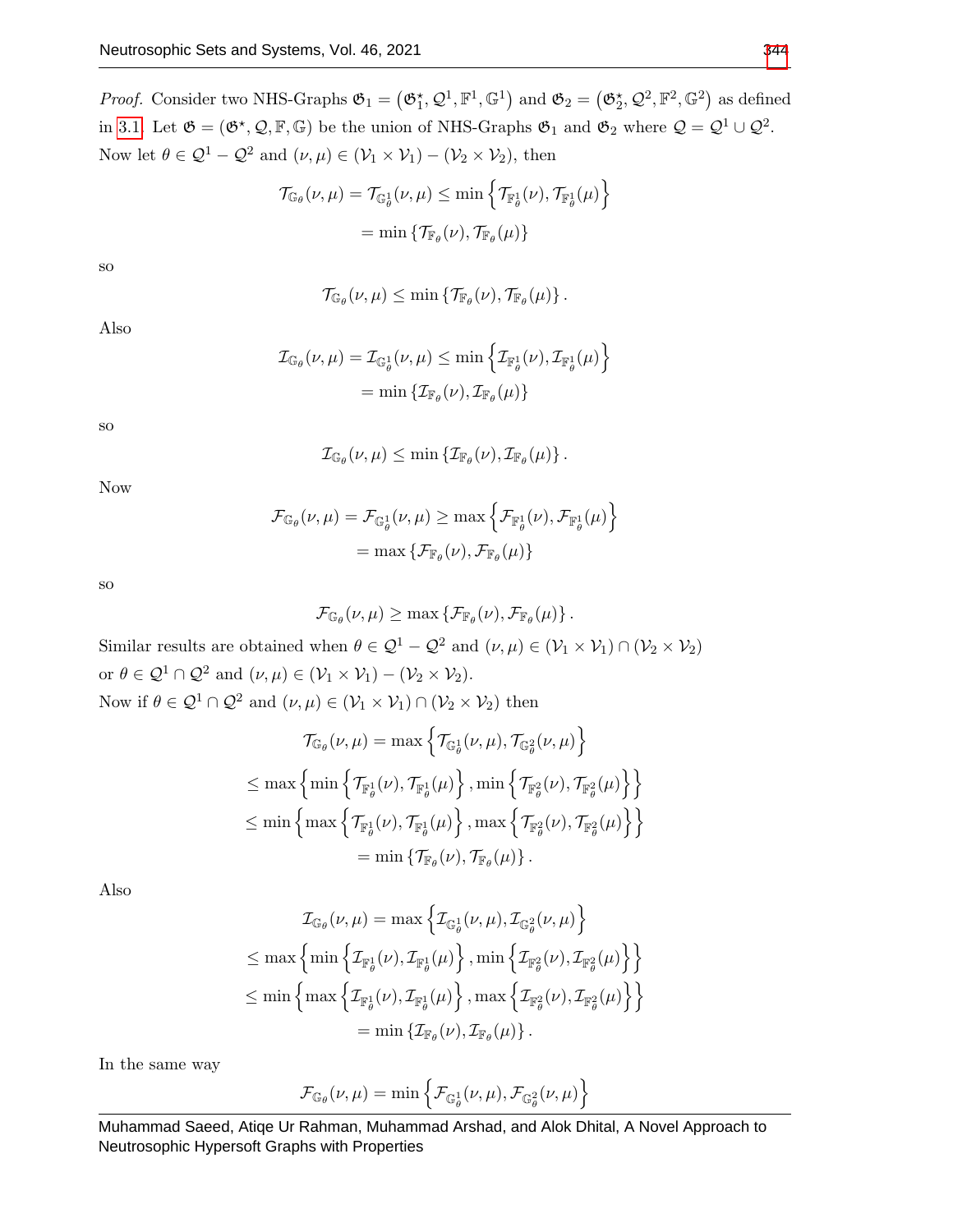| $_{\mathbb{F}}$ | $\nu_1$              | $\nu_2$          | $\nu_3$              |
|-----------------|----------------------|------------------|----------------------|
| $\theta_1$      | (0.2, 0.3, 0.4)      | (0.3, 0.6, 0.8)  | (0.3, 0.4, 0.5)      |
| $\theta_2$      | (0.2, 0.4, 0.8)      | (0.2, 0.3, 0.4)  | (0.5, 0.7, 0.8)      |
| $\theta_3$      | (0.6, 0.7, 0.8)      | (0.4, 0.5, 0.7)  | (0.7, 0.9, 0.9)      |
| $\mathbb{G}$    | $(\nu_{1}, \nu_{2})$ | $(\nu_2, \nu_3)$ | $(\nu_{1}, \nu_{3})$ |
| $\theta_1$      | (0.2, 0.3, 0.6)      | (0.2, 0.4, 0.9)  | (0.2, 0.3, 0.8)      |
| $\theta_2$      | (0.2, 0.3, 0.9)      | (0.2, 0.2, 0.9)  | (0.2, 0.3, 0.8)      |
| $\theta_3$      | (0, 0, 1)            | (0.3, 0.4, 0.9)  | (0.2, 0.4, 0.9)      |

<span id="page-9-1"></span>TABLE 3. Tabular Representation of NHS-Graph  $\mathfrak{G}_1 = (\mathfrak{G}_1^{\star}, \mathcal{Q}^1, \mathbb{F}^1, \mathbb{G}^1)$  according to Example [4.3](#page-9-0)

$$
\begin{aligned} &\geq \min\left\{\max\left\{\mathcal{F}_{\mathbb{F}^1_\theta}(\nu),\mathcal{F}_{\mathbb{F}^1_\theta}(\mu)\right\},\max\left\{\mathcal{F}_{\mathbb{F}^2_\theta}(\nu),\mathcal{F}_{\mathbb{F}^2_\theta}(\mu)\right\}\right\} \\ &\geq \max\left\{\min\left\{\mathcal{F}_{\mathbb{F}^1_\theta}(\nu),\mathcal{F}_{\mathbb{F}^1_\theta}(\mu)\right\},\min\left\{\mathcal{F}_{\mathbb{F}^2_\theta}(\nu),\mathcal{F}_{\mathbb{F}^2_\theta}(\mu)\right\}\right\} \\ &=\max\left\{\mathcal{F}_{\mathbb{F}_\theta}(\nu),\mathcal{F}_{\mathbb{F}_\theta}(\mu)\right\}. \end{aligned}
$$

Hence the union  $\mathfrak{G} = \mathfrak{G}_1 \cup \mathfrak{G}_2$  is NHS-Graphs.  $\Box$ 

<span id="page-9-0"></span>**Example 4.3.** Let  $\mathfrak{G}_1 = (\mathfrak{G}_1^*, \mathcal{Q}^1, \mathbb{F}^1, \mathbb{G}^1)$  be a neutrosophic hypersoft graph where  $\mathfrak{G}_1^* =$  $(V_1, \mathcal{E}_1)$  with  $V_1 = \{v_1, v_2, v_3\}$  and  $\mathcal{Q}_1, \mathcal{Q}_2, \mathcal{Q}_3$  are disjoint attribute-valued sets corresponding to distinct attributes  $\alpha_1, \alpha_2, \alpha_3$  where  $\mathcal{Q}_1 = {\alpha_{11}}, \mathcal{Q}_2 = {\alpha_{21}}$  and  $\mathcal{Q}_3 = {\alpha_{31}, \alpha_{32}, \alpha_{33}}$ .  $\mathcal{Q}^1 = \mathcal{Q}_1 \times \mathcal{Q}_2 \times \mathcal{Q}_3 = \{\theta_1, \theta_2, \theta_3\}$  where each  $\theta_i$  is a 3-tuple element of  $\mathcal{Q}^1$  and  $\mathcal{T}_{\mathbb{G}_{\theta}}(\nu_i, \nu_j) =$  $0, \mathcal{I}_{\mathbb{G}_{\theta}}(\nu_i, \nu_j) = 0, \mathcal{F}_{\mathbb{G}_{\theta}}(\nu_i, \nu_j) = 1$  for all  $(\nu_i, \nu_j) \in \mathcal{V}_1 \times \mathcal{V}_1 \setminus \{(\nu_1, \nu_2), (\nu_2, \nu_3), (\nu_1, \nu_3)\}.$  Its tabular representation is given in TABLE [3.](#page-9-1) Also let  $\mathfrak{G}_2 = (\mathfrak{G}_2^{\star}, \mathcal{Q}^2, \mathbb{F}^2, \mathbb{G}^2)$  be a neutrosophic hypersoft graph where  $\mathfrak{G}_2^* = (\mathcal{V}_2, \mathcal{E}_2)$  with  $\mathcal{V}_2 = \{\nu_3, \nu_4, \nu_5\}$  and  $\mathcal{Q}_3, \mathcal{Q}_4, \mathcal{Q}_5$  are disjoint attribute-valued sets corresponding to distinct attributes  $\alpha_3, \alpha_4, \alpha_5$  where  $\mathcal{Q}_3 = {\alpha_{31}, \alpha_{32}},$  $\mathcal{Q}_4 = {\alpha_{41}}, \ \mathcal{Q}_5 = {\alpha_{51}}. \quad \mathcal{Q}^2 = \mathcal{Q}_3 \times \mathcal{Q}_4 \times \mathcal{Q}_5 = {\theta_2, \theta_4}$  where each  $\theta_i$  is a 3tuple element of  $\mathcal{Q}^2$  and  $\mathcal{T}_{\mathbb{G}_{\theta}}(\nu_i,\nu_j) = 0$ ,  $\mathcal{I}_{\mathbb{G}_{\theta}}(\nu_i,\nu_j) = 0$ ,  $\mathcal{F}_{\mathbb{G}_{\theta}}(\nu_i,\nu_j) = 1$  for all  $(\nu_i,\nu_j) \in$  $\mathcal{V}_2 \times \mathcal{V}_2 \setminus \{(\nu_3, \nu_4),(\nu_4, \nu_5),(\nu_3, \nu_5)\}\.$  Its tabular representation is given in TABLE [4.](#page-10-0) Now Let  $\mathfrak{G} = (\mathfrak{G}^{\star}, \mathcal{Q}, \mathbb{F}, \mathbb{G})$  be the union of two neutrosophic hypersoft graphs  $\mathfrak{G}_1 = (\mathfrak{G}_1^{\star}, \mathcal{Q}^1, \mathbb{F}^1, \mathbb{G}^1)$  and  $\mathfrak{G}_2 = (\mathfrak{G}_2^{\star}, \mathcal{Q}^2, \mathbb{F}^2, \mathbb{G}^2)$  where  $\mathcal{Q} = \mathcal{Q}^1 \cup \mathcal{Q}^2$ 

and  $\mathcal{T}_{\mathbb{G}_{\theta}}(\nu_i, \nu_j) = 0, \mathcal{I}_{\mathbb{G}_{\theta}}(\nu_i, \nu_j) = 0, \mathcal{F}_{\mathbb{G}_{\theta}}(\nu_i, \nu_j) = 1$  for all  $(\nu_i, \nu_j) \in \mathcal{V} \times$  $\mathcal{V}\setminus\{(\nu_1,\nu_2),(\nu_1,\nu_3),(\nu_2,\nu_3),(\nu_3,\nu_4),(\nu_3,\nu_5),(\nu_4,\nu_5)\}.$  Its (union of these two graphs) tabular representation is given in TABLE [5.](#page-10-1)

**Definition 4.4.** The intersection of two NHS-Graphs  $\mathfrak{G}_1 = (\mathfrak{G}_1^{\star}, \mathcal{Q}^1, \mathbb{F}^1, \mathbb{G}^1)$ ,  $\mathfrak{G}_2 =$  $(\mathfrak{G}_2^{\star}, \mathcal{Q}^2, \mathbb{F}^2, \mathbb{G}^2)$ , denoted by  $\mathfrak{G}_1 \cap \mathfrak{G}_2$ , is a NHS-Graph  $\mathfrak{G} = (\mathfrak{G}^{\star}, \mathcal{Q}, \mathbb{F}, \mathbb{G})$  such that  $\mathcal{Q} =$ 

Muhammad Saeed, Atiqe Ur Rahman, Muhammad Arshad, and Alok Dhital, A Novel Approach to Neutrosophic Hypersoft Graphs with Properties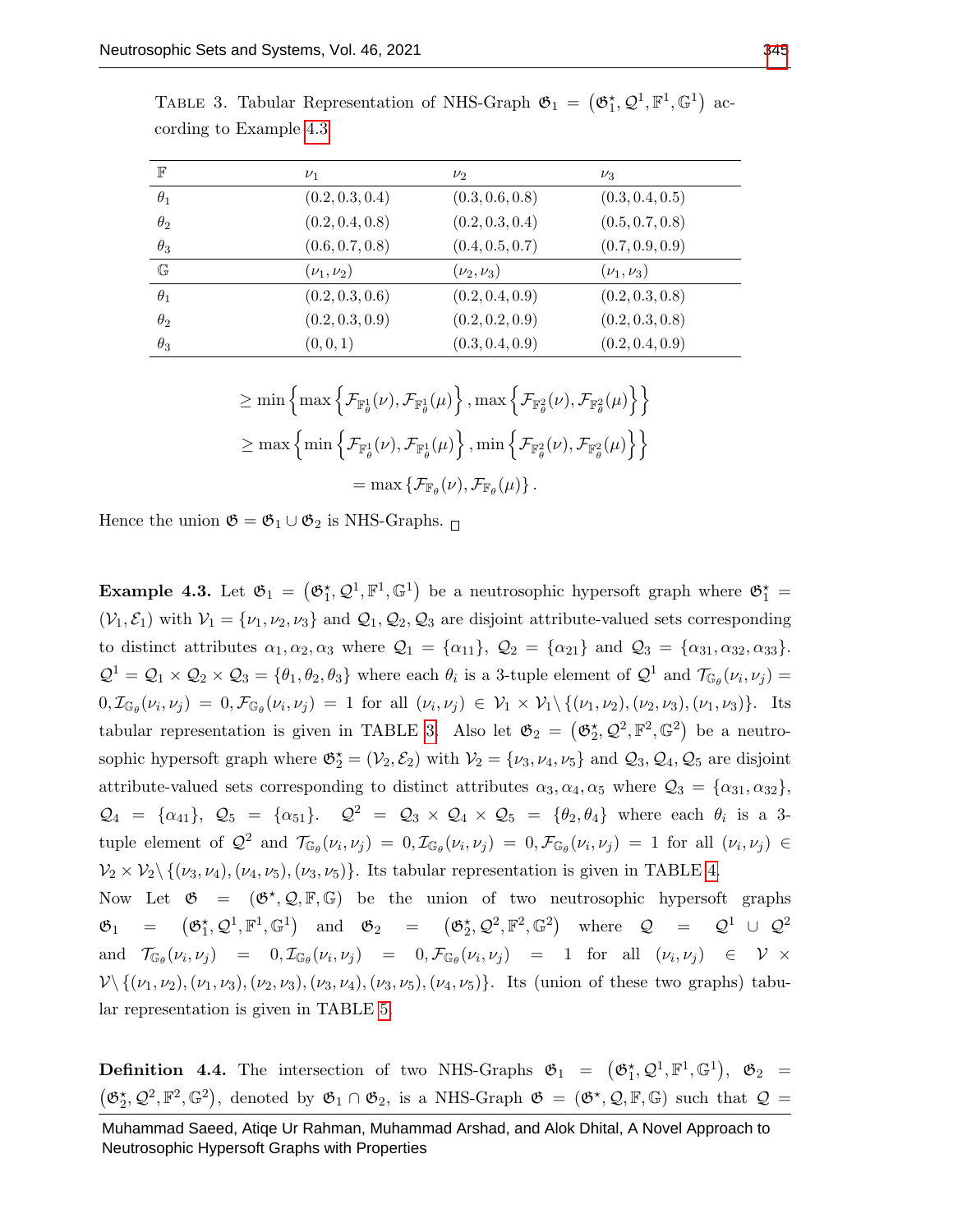

<span id="page-10-0"></span>TABLE 4. Tabular Representation of NHS-Graph  $\mathfrak{G}_2 = (\mathfrak{G}_2^{\star}, \mathcal{Q}^2, \mathbb{F}^2, \mathbb{G}^2)$  according to Example [4.3](#page-9-0)

| $\mathbb F$  | $\nu_3$          | $\nu_4$          | $\nu_{5}$       |
|--------------|------------------|------------------|-----------------|
| $\theta_2$   | (0.3, 0.4, 0.5)  | (0.2, 0.3, 0.5)  | (0.5, 0.7, 0.8) |
| $\theta_4$   | (0.6, 0.8, 0.9)  | (0.4, 0.7, 0.9)  | (0.4, 0.5, 0.6) |
| $\mathbb{G}$ | $(\nu_3, \nu_4)$ | $(\nu_4, \nu_5)$ | $(\nu_3,\nu_5)$ |
| $\theta_2$   | (0.2, 0.3, 0.9)  | (0.3, 0.4, 0.9)  | (0, 0, 1)       |
| $\theta_4$   | (0.2, 0.2, 0.9)  | (0.3, 0.3, 0.9)  | (0.3, 0.4, 0.9) |

TABLE 5. Tabular Representation of  $\mathfrak{G}=\mathfrak{G}_1\cup\mathfrak{G}_2$ 

<span id="page-10-1"></span>

| $\mathbb F$  | $\nu_1$          | $\nu_2$          | $\nu_3$          | $\nu_4$          | $\nu_5$          |                  |
|--------------|------------------|------------------|------------------|------------------|------------------|------------------|
| $\theta_1$   | (0.2, 0.3, 0.4)  | (0.3, 0.4, 0.5)  | (0.3, 0.6, 0.8)  | (0,0,1)          | (0,0,1)          |                  |
| $\theta_2$   | (0.2, 0.4, 0.8)  | (0.2, 0.3, 0.4)  | (0.3, 0.5, 0.5)  | (0.2, 0.3, 0.4)  | (0.5, 0.7, 0.8)  |                  |
| $\theta_3$   | (0.6, 0.7, 0.8)  | (0.4, 0.5, 0.7)  | (0.7, 0.9, 0.9)  | (0, 0, 1)        | (0,0,1)          |                  |
| $\theta_4$   | (0,0,1)          | (0,0,1)          | (0.6, 0.8, 0.9)  | (0.4, 0.7, 0.9)  | (0.4, 0.5, 0.6)  |                  |
| $\mathbb{G}$ | $(\nu_1, \nu_2)$ | $(\nu_1, \nu_3)$ | $(\nu_2, \nu_3)$ | $(\nu_3, \nu_4)$ | $(\nu_3, \nu_5)$ | $(\nu_4, \nu_5)$ |
| $\theta_1$   | (0.2, 0.3, 0.8)  | (0.2, 0.3, 0.9)  | (0.2, 0.4, 0.9)  | (0,0,1)          | (0, 0, 1)        | (0,0,1)          |
| $\theta_2$   | (0.2, 0.3, 0.8)  | (0.2, 0.3, 0.9)  | (0.2, 0.2, 0.9)  | (0.2, 0.3, 0.9)  | (0.3, 0.4, 0.9)  | (0,0,1)          |
| $\theta_3$   | (0.2, 0.4, 0.9)  | (0,0,1)          | (0.3, 0.4, 0.9)  | (0,0,1)          | (0,0,1)          | (0,0,1)          |
| $\theta_4$   | (0,0,1)          | (0,0,1)          | (0,0,1)          | (0.2, 0.2, 0.9)  | (0.3, 0.3, 0.9)  | (0.3, 0.4, 0.9)  |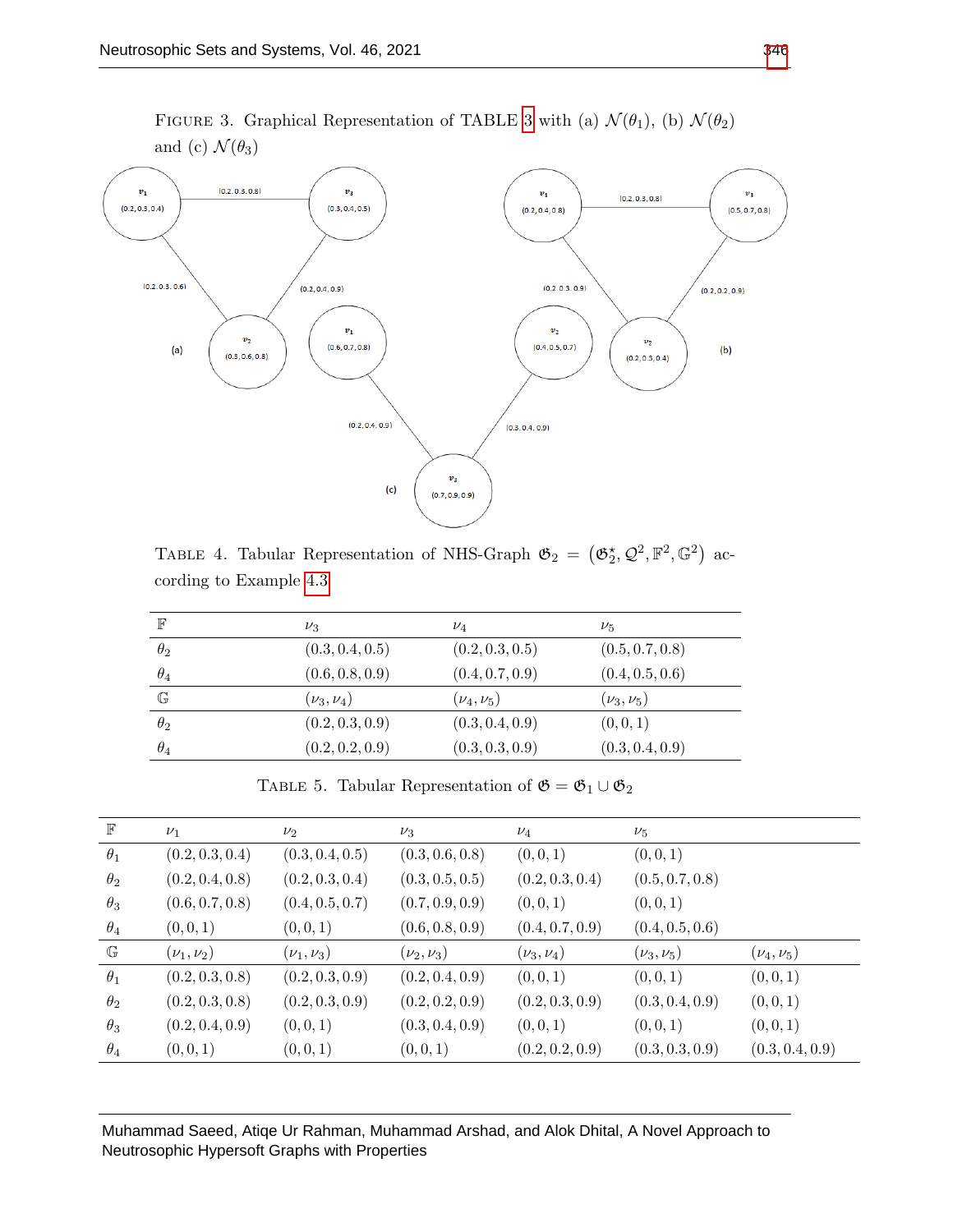

FIGURE [4](#page-10-0). Graphical Representation of TABLE 4 with (a)  $\mathcal{N}(\theta_2)$  and (b)  $\mathcal{N}(\theta_4)$ 

FIGURE [5](#page-10-1). Graphical Representation of TABLE 5 with (a)  $\mathcal{N}(\theta_1)$  and (b)  $\mathcal{N}(\theta_2)$ 





$$
\mathcal{T}_{\mathbb{F}_{\theta}} = \begin{cases}\n\mathcal{T}_{\mathbb{F}_{\theta}}^1(\nu) \, if \, \theta \in \mathcal{Q}^1 - \mathcal{Q}^2 \\
\mathcal{T}_{\mathbb{F}_{\theta}}^2(\nu) \, if \, \theta \in \mathcal{Q}^2 - \mathcal{Q}^1 \\
\min \left\{ \mathcal{T}_{\mathbb{F}_{\theta}}^1(\nu), \mathcal{T}_{\mathbb{F}_{\theta}}^2(\nu) \right\} \, if \, \theta \in \mathcal{Q}^1 \cap \mathcal{Q}^2\n\end{cases}
$$

,

and

$$
\mathcal{I}_{\mathbb{F}_{\theta}} = \begin{cases}\n\mathcal{I}_{\mathbb{F}_{\theta}}^1(\nu) \, if \, \theta \in \mathcal{Q}^1 - \mathcal{Q}^2 \\
\mathcal{I}_{\mathbb{F}_{\theta}}^2(\nu) \, if \, \theta \in \mathcal{Q}^2 - \mathcal{Q}^1 \\
\min \left\{ \mathcal{I}_{\mathbb{F}_{\theta}}^1(\nu), \mathcal{I}_{\mathbb{F}_{\theta}}^2(\nu) \right\} \, if \, \theta \in \mathcal{Q}^1 \cap \mathcal{Q}^2\n\end{cases},
$$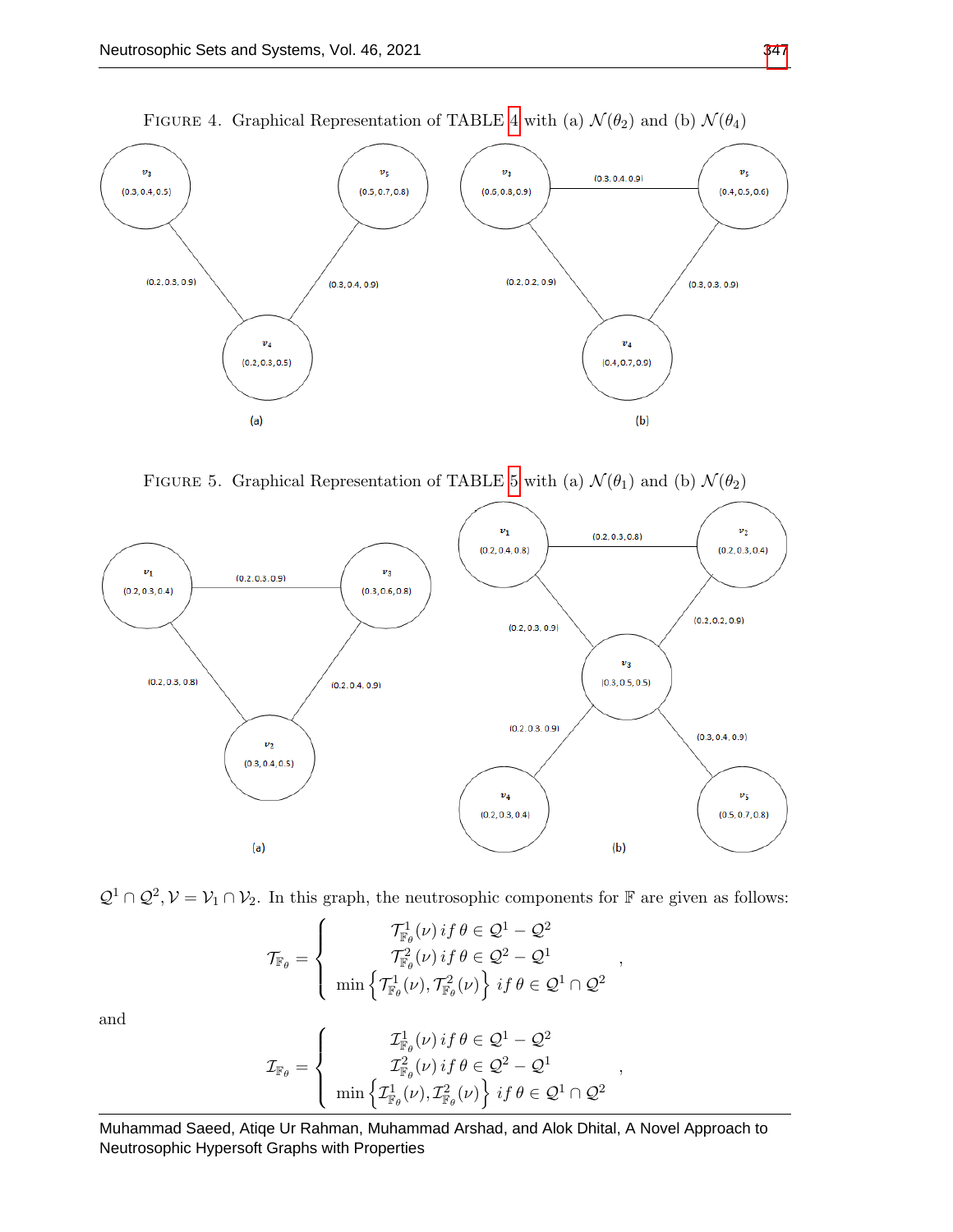

and

$$
\mathcal{F}_{\mathbb{F}_{\theta}} = \begin{cases}\n\mathcal{F}_{\mathbb{F}_{\theta}}^1(\nu) \, if \, \theta \in \mathcal{Q}^1 - \mathcal{Q}^2 \\
\mathcal{F}_{\mathbb{F}_{\theta}}^2(\nu) \, if \, \theta \in \mathcal{Q}^2 - \mathcal{Q}^1 \\
\max \left\{ \mathcal{F}_{\mathbb{F}_{\theta}}^1(\nu), \mathcal{F}_{\mathbb{F}_{\theta}}^2(\nu) \right\} \, if \, \theta \in \mathcal{Q}^1 \cap \mathcal{Q}^2\n\end{cases}.
$$

The neutrosophic components for G are given as follows:

$$
\mathcal{T}_{\mathbb{G}_{\theta}} = \left\{ \begin{array}{c} \mathcal{T}_{\mathbb{G}_{\theta}}^{1}(\nu) \, if \, \theta \in \mathcal{Q}^{1} - \mathcal{Q}^{2} \\ \mathcal{T}_{\mathbb{G}_{\theta}}^{2}(\nu) \, if \, \theta \in \mathcal{Q}^{2} - \mathcal{Q}^{1} \\ \min \left\{ \mathcal{T}_{\mathbb{G}_{\theta}}^{1}(\nu), \mathcal{T}_{\mathbb{G}_{\theta}}^{2}(\nu) \right\} \, if \, \theta \in \mathcal{Q}^{1} \cap \mathcal{Q}^{2} \end{array} \right.
$$

,

.

and

$$
\mathcal{I}_{\mathbb{G}_{\theta}} = \begin{cases}\n\mathcal{I}_{\mathbb{G}_{\theta}}^1(\nu) \, if \, \theta \in \mathcal{Q}^1 - \mathcal{Q}^2 \\
\mathcal{I}_{\mathbb{G}_{\theta}}^2(\nu) \, if \, \theta \in \mathcal{Q}^2 - \mathcal{Q}^1 \\
\min \left\{ \mathcal{I}_{\mathbb{G}_{\theta}}^1(\nu), \mathcal{I}_{\mathbb{G}_{\theta}}^2(\nu) \right\} \, if \, \theta \in \mathcal{Q}^1 \cap \mathcal{Q}^2\n\end{cases},
$$

and

$$
\mathcal{F}_{\mathbb{G}_{\theta}} = \begin{cases}\n\mathcal{F}_{\mathbb{G}_{\theta}}^1(\nu) \, if \, \theta \in \mathcal{Q}^1 - \mathcal{Q}^2 \\
\mathcal{F}_{\mathbb{G}_{\theta}}^2(\nu) \, if \, \theta \in \mathcal{Q}^2 - \mathcal{Q}^1 \\
\max \left\{ \mathcal{F}_{\mathbb{G}_{\theta}}^1(\nu), \mathcal{F}_{\mathbb{G}_{\theta}}^2(\nu) \right\} \, if \, \theta \in \mathcal{Q}^1 \cap \mathcal{Q}^2\n\end{cases}
$$

Theorem 4.5. If  $\mathfrak{G}_1, \mathfrak{G}_2 \in \Omega_{NHSG}$  then  $\mathfrak{G}_1 \cap \mathfrak{G}_2 \in \Omega_{NHSG}$ .

*Proof.* Consider two NHS-Graphs  $\mathfrak{G}_1 = (\mathfrak{G}_1^{\star}, \mathcal{Q}^1, \mathbb{F}^1, \mathbb{G}^1)$  and  $\mathfrak{G}_2 = (\mathfrak{G}_2^{\star}, \mathcal{Q}^2, \mathbb{F}^2, \mathbb{G}^2)$  as defined in [3.1.](#page-3-0) Let  $\mathfrak{G} = (\mathfrak{G}^*, \mathcal{Q}, \mathbb{F}, \mathbb{G})$  be the intersection of NHS-Graphs  $\mathfrak{G}_1$  and  $\mathfrak{G}_2$  where  $\mathcal{Q} = \mathcal{Q}^1 \cup \mathcal{Q}^2$ and  $V = V_1 \cap V_2$ . Let  $\theta \in \mathcal{Q}^1 - \mathcal{Q}^2$  then

$$
\mathcal{T}_{\mathbb{G}_{\theta}}(\nu,\mu) = \mathcal{T}_{\mathbb{G}_{\theta}^{1}}(\nu,\mu)
$$

$$
\leq \min \left\{ \mathcal{T}_{\mathbb{F}_{\theta}^{1}}(\nu), \mathcal{T}_{\mathbb{F}_{\theta}^{1}}(\mu) \right\}
$$

$$
= \min \left\{ \mathcal{T}_{\mathbb{F}_{\theta}}(\nu), \mathcal{T}_{\mathbb{F}_{\theta}}(\mu) \right\}
$$

Muhammad Saeed, Atiqe Ur Rahman, Muhammad Arshad, and Alok Dhital, A Novel Approach to Neutrosophic Hypersoft Graphs with Properties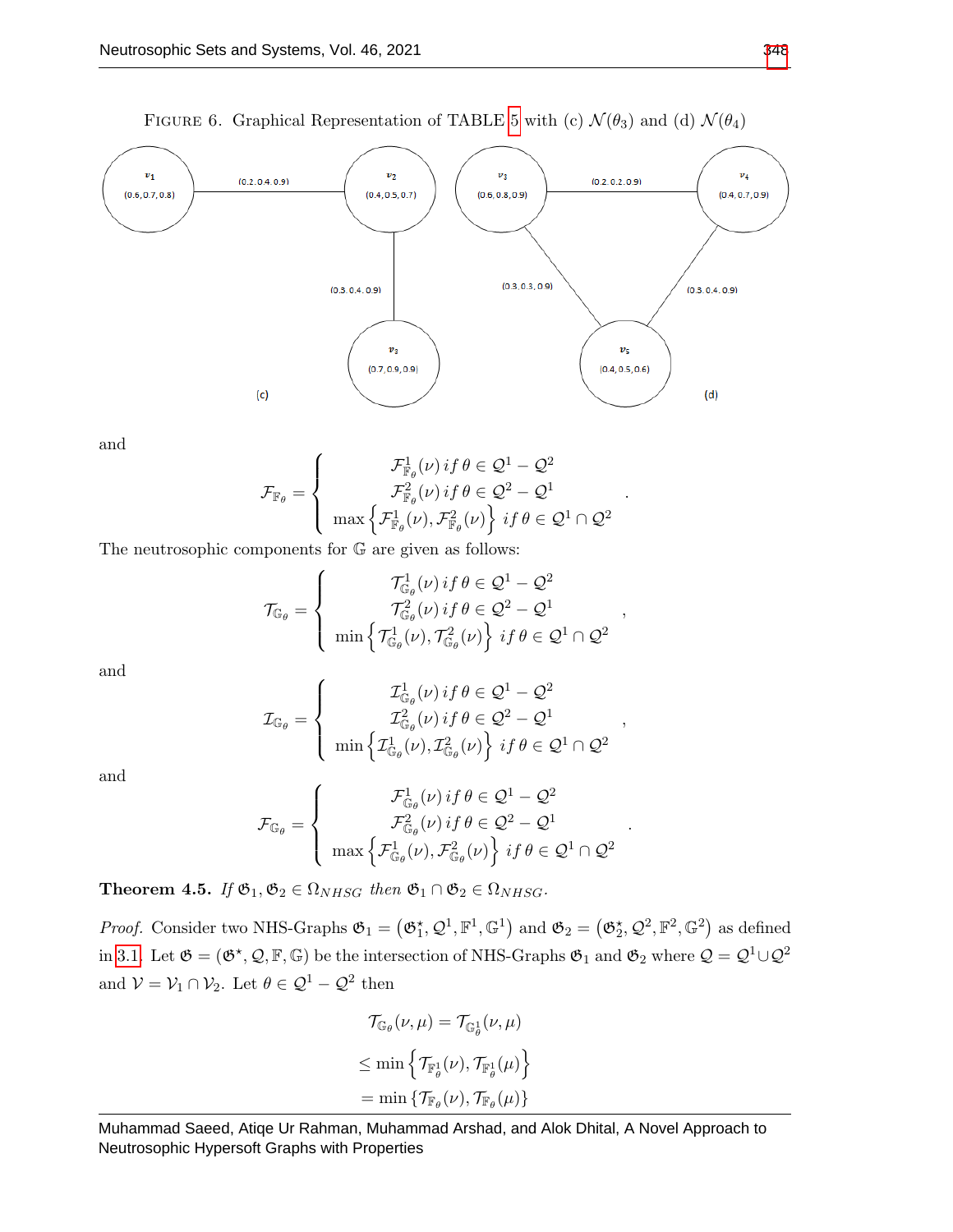so

Also

$$
\mathcal{T}_{\mathbb{G}_{\theta}}(\nu,\mu) \leq \min \left\{ \mathcal{T}_{\mathbb{F}_{\theta}}(\nu), \mathcal{T}_{\mathbb{F}_{\theta}}(\mu) \right\}
$$

$$
\mathcal{I}_{\mathbb{G}_{\theta}}(\nu,\mu) = \mathcal{I}_{\mathbb{G}_{\theta}^{1}}(\nu,\mu)
$$
  
\n
$$
\leq \min \left\{ \mathcal{I}_{\mathbb{F}_{\theta}^{1}}(\nu), \mathcal{I}_{\mathbb{F}_{\theta}^{1}}(\mu) \right\}
$$
  
\n
$$
= \min \left\{ \mathcal{I}_{\mathbb{F}_{\theta}}(\nu), \mathcal{I}_{\mathbb{F}_{\theta}}(\mu) \right\}
$$

 $\mathcal{I}_{\mathbb{G}_{\theta}}(\nu,\mu) \leq \min \left\{ \mathcal{I}_{\mathbb{F}_{\theta}}(\nu), \mathcal{I}_{\mathbb{F}_{\theta}}(\mu) \right\}$ 

so

Now

$$
\mathcal{F}_{\mathbb{G}_{\theta}}(\nu,\mu) = \mathcal{F}_{\mathbb{G}_{\theta}^{1}}(\nu,\mu)
$$

$$
\geq \max \left\{ \mathcal{F}_{\mathbb{F}_{\theta}^{1}}(\nu), \mathcal{F}_{\mathbb{F}_{\theta}^{1}}(\mu) \right\}
$$

$$
= \max \left\{ \mathcal{F}_{\mathbb{F}_{\theta}}(\nu), \mathcal{F}_{\mathbb{F}_{\theta}}(\mu) \right\}
$$

so

$$
\mathcal{F}_{\mathbb{G}_{\theta}}(\nu,\mu) \geq \max \left\{ \mathcal{F}_{\mathbb{F}_{\theta}}(\nu), \mathcal{F}_{\mathbb{F}_{\theta}}(\mu) \right\}
$$

Similar results are obtained when  $\theta \in \mathcal{Q}^2-\mathcal{Q}^1$ Now if  $\theta \in \mathcal{Q}^1 \cap \mathcal{Q}^2$  then

$$
\mathcal{T}_{\mathbb{G}_{\theta}}(\nu,\mu) = \min \left\{ \mathcal{T}_{\mathbb{G}_{\theta}^{1}}(\nu,\mu), \mathcal{T}_{\mathbb{G}_{\theta}^{2}}(\nu,\mu) \right\}
$$
  
\n
$$
\leq \min \left\{ \min \left\{ \mathcal{T}_{\mathbb{F}_{\theta}^{1}}(\nu), \mathcal{T}_{\mathbb{F}_{\theta}^{1}}(\mu) \right\}, \min \left\{ \mathcal{T}_{\mathbb{F}_{\theta}^{2}}(\nu), \mathcal{T}_{\mathbb{F}_{\theta}^{2}}(\mu) \right\} \right\}
$$
  
\n
$$
\leq \min \left\{ \min \left\{ \mathcal{T}_{\mathbb{F}_{\theta}^{1}}(\nu), \mathcal{T}_{\mathbb{F}_{\theta}^{2}}(\mu) \right\}, \min \left\{ \mathcal{T}_{\mathbb{F}_{\theta}^{1}}(\nu), \mathcal{T}_{\mathbb{F}_{\theta}^{2}}(\mu) \right\} \right\}
$$
  
\n
$$
= \min \left\{ \mathcal{T}_{\mathbb{F}_{\theta}}(\nu), \mathcal{T}_{\mathbb{F}_{\theta}}(\mu) \right\}
$$

Also

$$
\mathcal{I}_{\mathbb{G}_{\theta}}(\nu,\mu) = \min \left\{ \mathcal{I}_{\mathbb{G}_{\theta}^{1}}(\nu,\mu), \mathcal{I}_{\mathbb{G}_{\theta}^{2}}(\nu,\mu) \right\}
$$
  
\n
$$
\leq \min \left\{ \min \left\{ \mathcal{I}_{\mathbb{F}_{\theta}^{1}}(\nu), \mathcal{I}_{\mathbb{F}_{\theta}^{1}}(\mu) \right\}, \min \left\{ \mathcal{I}_{\mathbb{F}_{\theta}^{2}}(\nu), \mathcal{I}_{\mathbb{F}_{\theta}^{2}}(\mu) \right\} \right\}
$$
  
\n
$$
\leq \min \left\{ \min \left\{ \mathcal{I}_{\mathbb{F}_{\theta}^{1}}(\nu), \mathcal{I}_{\mathbb{F}_{\theta}^{2}}(\mu) \right\}, \min \left\{ \mathcal{I}_{\mathbb{F}_{\theta}^{1}}(\nu), \mathcal{I}_{\mathbb{F}_{\theta}^{2}}(\mu) \right\} \right\}
$$
  
\n
$$
= \min \left\{ \mathcal{I}_{\mathbb{F}_{\theta}}(\nu), \mathcal{I}_{\mathbb{F}_{\theta}}(\mu) \right\}
$$

In the same way

$$
\mathcal{F}_{\mathbb{G}_{\theta}}(\nu,\mu) = \max \left\{ \mathcal{F}_{\mathbb{G}_{\theta}^{1}}(\nu,\mu), \mathcal{F}_{\mathbb{G}_{\theta}^{2}}(\nu,\mu) \right\}
$$
\n
$$
\geq \max \left\{ \max \left\{ \mathcal{F}_{\mathbb{F}_{\theta}^{1}}(\nu), \mathcal{F}_{\mathbb{F}_{\theta}^{1}}(\mu) \right\}, \max \left\{ \mathcal{F}_{\mathbb{F}_{\theta}^{2}}(\nu), \mathcal{F}_{\mathbb{F}_{\theta}^{2}}(\mu) \right\} \right\}
$$
\n
$$
\geq \max \left\{ \max \left\{ \mathcal{F}_{\mathbb{F}_{\theta}^{1}}(\nu), \mathcal{F}_{\mathbb{F}_{\theta}^{2}}(\mu) \right\}, \max \left\{ \mathcal{F}_{\mathbb{F}_{\theta}^{1}}(\nu), \mathcal{F}_{\mathbb{F}_{\theta}^{2}}(\mu) \right\} \right\}
$$
\n
$$
= \max \left\{ \mathcal{F}_{\mathbb{F}_{\theta}}(\nu), \mathcal{F}_{\mathbb{F}_{\theta}}(\mu) \right\}
$$

Hence the intersection  $\mathfrak{G}=\mathfrak{G}_1\cap\mathfrak{G}_2$  is NHS-Graphs.  $_\Box$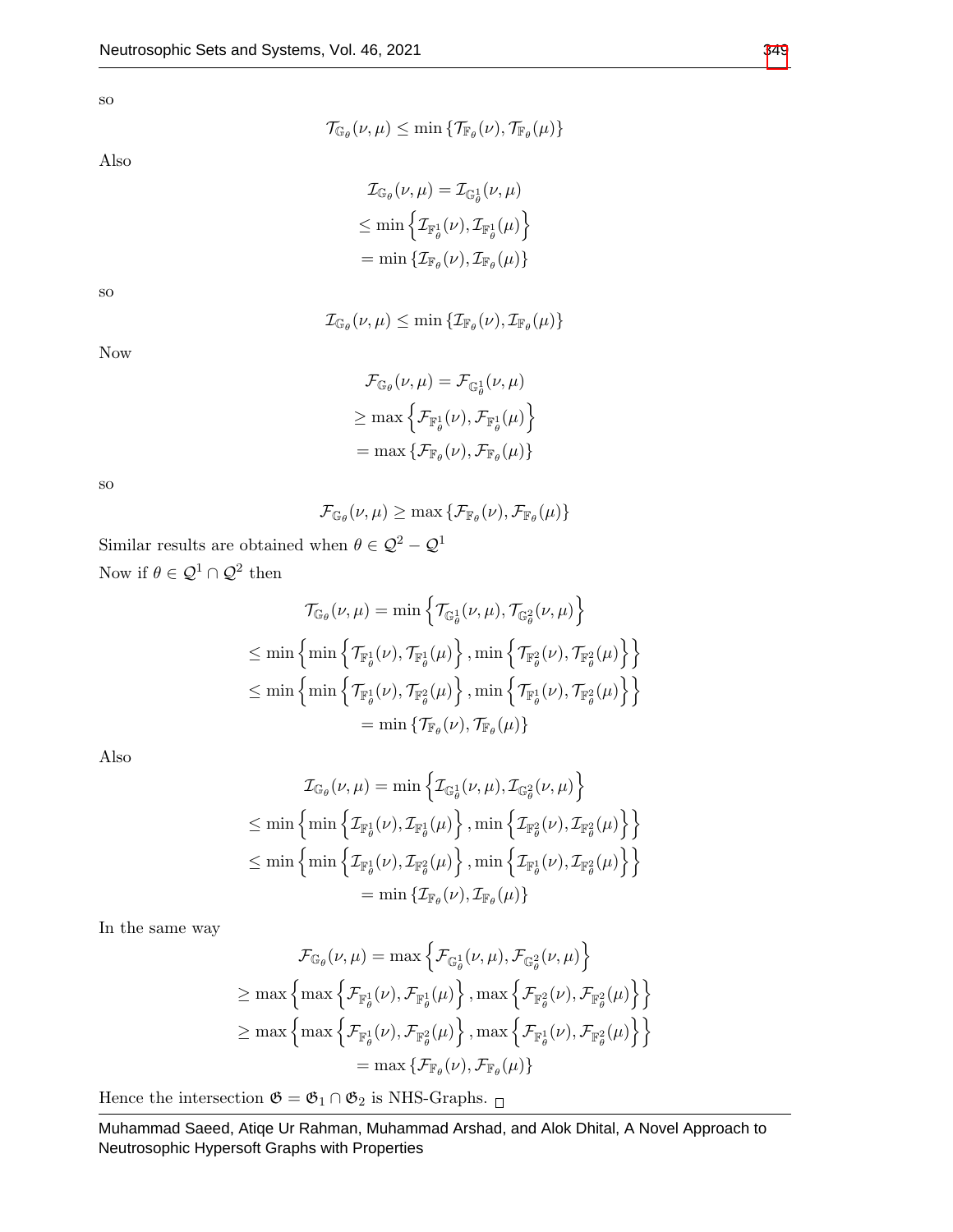| $\mathbb{F}$ | $\nu_1$          | $\nu_2$          | $\nu_3$          |
|--------------|------------------|------------------|------------------|
| $\theta_1$   | (0.2, 0.3, 0.4)  | (0.3, 0.5, 0.6)  | (0.2, 0.6, 0.8)  |
| $\theta_2$   | (0.3, 0.4, 0.8)  | (0.5, 0.7, 0.8)  | (0.4, 0.5, 0.7)  |
| $\mathbb{G}$ | $(\nu_1, \nu_2)$ | $(\nu_2, \nu_3)$ | $(\nu_1, \nu_3)$ |
| $\theta_1$   | (0.2, 0.2, 0.7)  | (0.2, 0.4, 0.9)  | (0.2, 0.2, 0.9)  |
| $\theta_2$   | (0.3, 0.4, 0.8)  | (0.4, 0.5, 0.9)  | (0.3, 0.4, 0.8)  |

<span id="page-14-1"></span>TABLE 6. Tabular Representation of NHS-Graph  $\mathfrak{G}_1 = (\mathfrak{G}_1^{\star}, \mathcal{Q}^1, \mathbb{F}^1, \mathbb{G}^1)$  according to Example [4.6](#page-14-0)

<span id="page-14-2"></span>TABLE 7. Tabular Representation of NHS-Graph  $\mathfrak{G}_2 = (\mathfrak{G}_2^{\star}, \mathcal{Q}^2, \mathbb{F}^2, \mathbb{G}^2)$  according to Example [4.6](#page-14-0)

| $\mathbb F$  | $\nu_2$          | $\nu_3$          | $\nu_4$              |
|--------------|------------------|------------------|----------------------|
| $\theta_2$   | (0.4, 0.6, 0.7)  | (0.5, 0.6, 0.9)  | (0.3, 0.5, 0.7)      |
| $\theta_3$   | (0.3, 0.5, 0.6)  | (0.2, 0.6, 0.8)  | (0.2, 0.3, 0.7)      |
| $\mathbb{G}$ | $(\nu_2, \nu_3)$ | $(\nu_3, \nu_4)$ | $(\nu_{2}, \nu_{4})$ |
| $\theta_2$   | (0.2, 0.2, 0.7)  | (0.2, 0.4, 0.9)  | (0.2, 0.2, 0.9)      |
| $\theta_3$   | (0.3, 0.4, 0.8)  | (0.4, 0.5, 0.9)  | (0.3, 0.4, 0.8)      |

<span id="page-14-0"></span>**Example 4.6.** Let  $\mathfrak{G}_1 = (\mathfrak{G}_1^*, \mathcal{Q}^1, \mathbb{F}^1, \mathbb{G}^1)$  be a neutrosophic hypersoft graph where  $\mathfrak{G}_1^* =$  $(V_1, \mathcal{E}_1)$  with  $V_1 = \{v_1, v_2, v_3\}$  and  $\mathcal{Q}_1, \mathcal{Q}_2, \mathcal{Q}_3$  are disjoint attribute-valued sets corresponding to distinct attributes  $\alpha_1, \alpha_2, \alpha_3$  where  $\mathcal{Q}_1 = {\alpha_{11}}, \mathcal{Q}_2 = {\alpha_{21}}$  and  $\mathcal{Q}_3 = {\alpha_{31}, \alpha_{32}}$ .  $\mathcal{Q}^1 = \mathcal{Q}_1 \times \mathcal{Q}_2 \times \mathcal{Q}_3 = \{\theta_1, \theta_2\}$  where each  $\theta_i$  is a 3-tuple element of  $\mathcal{Q}^1$  and  $\mathcal{T}_{\mathbb{G}_{\theta}}(\nu_i, \nu_j)$  $0, \mathcal{I}_{\mathbb{G}_{\theta}}(\nu_i, \nu_j) = 0, \mathcal{F}_{\mathbb{G}_{\theta}}(\nu_i, \nu_j) = 1$  for all  $(\nu_i, \nu_j) \in \mathcal{V}_1 \times \mathcal{V}_1 \setminus \{(\nu_1, \nu_2), (\nu_2, \nu_3), (\nu_1, \nu_3)\}.$  Its tabular and graphical representation are given in TABLE [6](#page-14-1) and FIGURE [7](#page-15-0) respectively. Also let  $\mathfrak{G}_2 = (\mathfrak{G}_2^{\star}, \mathcal{Q}^2, \mathbb{F}^2, \mathbb{G}^2)$  be a neutrosophic hypersoft graph where  $\mathfrak{G}_2^{\star} = (\mathcal{V}_2, \mathcal{E}_2)$ with  $V_2 = \{\nu_2, \nu_3, \nu_4\}$  and  $\mathcal{Q}_2, \mathcal{Q}_3, \mathcal{Q}_4$  are disjoint attribute-valued sets corresponding to distinct attributes  $\alpha_2, \alpha_3, \alpha_4$  where  $\mathcal{Q}_2 = {\alpha_{21}}, \mathcal{Q}_3 = {\alpha_{31}, \alpha_{32}}, \mathcal{Q}_4 = {\alpha_{41}}.$   $\mathcal{Q}^2 =$  $\mathcal{Q}_2 \times \mathcal{Q}_3 \times \mathcal{Q}_4 = \{\theta_2, \theta_3\}$  where each  $\theta_i$  is a 3-tuple element of  $\mathcal{Q}^2$  and  $\mathcal{T}_{\mathbb{G}_{\theta}}(\nu_i, \nu_j)$  $0, \mathcal{I}_{\mathbb{G}_{\theta}}(\nu_{i}, \nu_{j}) = 0, \mathcal{F}_{\mathbb{G}_{\theta}}(\nu_{i}, \nu_{j}) = 1$  for all  $(\nu_{i}, \nu_{j}) \in \mathcal{V}_{2} \times \mathcal{V}_{2} \setminus \{(\nu_{2}, \nu_{3}), (\nu_{3}, \nu_{4}), (\nu_{2}, \nu_{4})\}.$  Its tabular and graphical representation are given in TABLE [7](#page-14-2) and FIGURE [8](#page-15-1) respectively. Now Let  $\mathfrak{G} = (\mathfrak{G}^*, \mathcal{Q}, \mathbb{F}, \mathbb{G})$  be the intersection of two neutrosophic hypersoft graphs  $\mathfrak{G}_1 =$  $(\mathfrak{G}_1^*, \mathcal{Q}^1, \mathbb{F}^1, \mathbb{G}^1)$  and  $\mathfrak{G}_2 = (\mathfrak{G}_2^*, \mathcal{Q}^2, \mathbb{F}^2, \mathbb{G}^2)$  where  $\mathcal{Q} = \mathcal{Q}^1 \cap \mathcal{Q}^2$ . Its (intersection of these two NHS-graphs) tabular and graphical representation are given in TABLE [8](#page-15-2) and FIGURE [9](#page-16-0) respectively.

**Definition 4.7.** The compliment  $\overline{\mathfrak{G}} = (\overline{\mathfrak{G}^{\star}}, \overline{\mathcal{Q}}, \overline{\mathbb{F}}, \overline{\mathbb{G}})$  of strong neutrosophic hypersoft subgraph  $\mathfrak{G} = (\mathfrak{G}^*, \mathcal{Q}, \mathbb{F}, \mathbb{G})$  with  $\mathbb{G}_{\theta}(\nu, \mu) = \mathbb{F}_{\theta}(\nu) \cap \mathbb{F}_{\theta}(\mu)$  where

Muhammad Saeed, Atiqe Ur Rahman, Muhammad Arshad, and Alok Dhital, A Novel Approach to Neutrosophic Hypersoft Graphs with Properties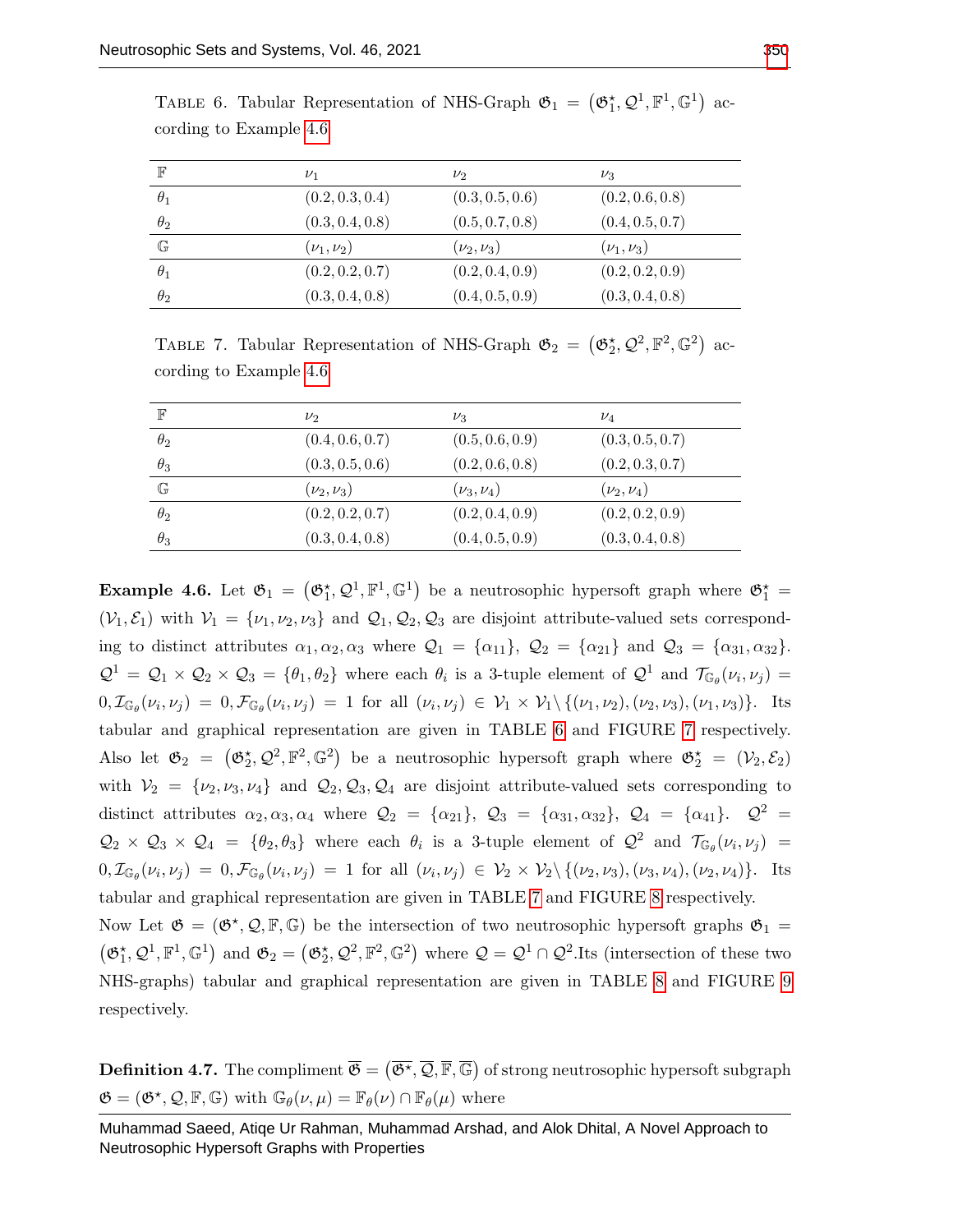<span id="page-15-0"></span>

FIGURE 7. Graphical Representation of TABLE 6<br>with (a)  $\mathcal{N}(\theta_1)$  and (b)  $\mathcal{N}(\theta_2)$ 

FIGURE 8. Graphical Representation of TABLE [7w](#page-14-2)ith (a)  $\mathcal{N}(\theta_2)$  and (b)  $\mathcal{N}(\theta_3)$ 

<span id="page-15-1"></span>

<span id="page-15-2"></span>TABLE 8. Tabular Representation of NHS-Graph  $\mathfrak{G}=\mathfrak{G}_1\cap\mathfrak{G}_2$ 

| $\mathbb F$  | $\nu_2$          | $\nu_3$         |
|--------------|------------------|-----------------|
| $\theta_1$   | (0.3, 0.5, 0.6)  | (0.2, 0.6, 0.8) |
| $\theta_2$   | (0.4, 0.6, 0.8)  | (0.4, 0.5, 0.9) |
| $\theta_3$   | (0.3, 0.5, 0.6)  | (0.2, 0.6, 0.8) |
| $\mathbb{G}$ | $(\nu_2, \nu_3)$ |                 |
| $\theta_1$   | (0.2, 0.4, 0.9)  |                 |
| $\theta_2$   | (0.3, 0.5, 0.9)  |                 |
| $\theta_3$   | (0.2, 0.5, 0.9)  |                 |

$$
(1) \ \overline{\mathcal{Q}} = \mathcal{Q}
$$

(2) 
$$
\overline{\mathcal{T}_{\mathbb{F}_{\theta}}(\nu)} = \mathcal{T}_{\mathbb{F}_{\theta}}(\nu), \overline{\mathcal{I}_{\mathbb{F}_{\theta}}(\nu)} = \mathcal{I}_{\mathbb{F}_{\theta}}(\nu), \overline{\mathcal{F}_{\mathbb{F}_{\theta}}(\nu)} = \mathcal{F}_{\mathbb{F}_{\theta}}(\nu)
$$
 for all  $\nu \in \mathcal{V}$ 

Muhammad Saeed, Atiqe Ur Rahman, Muhammad Arshad, and Alok Dhital, A Novel Approach to Neutrosophic Hypersoft Graphs with Properties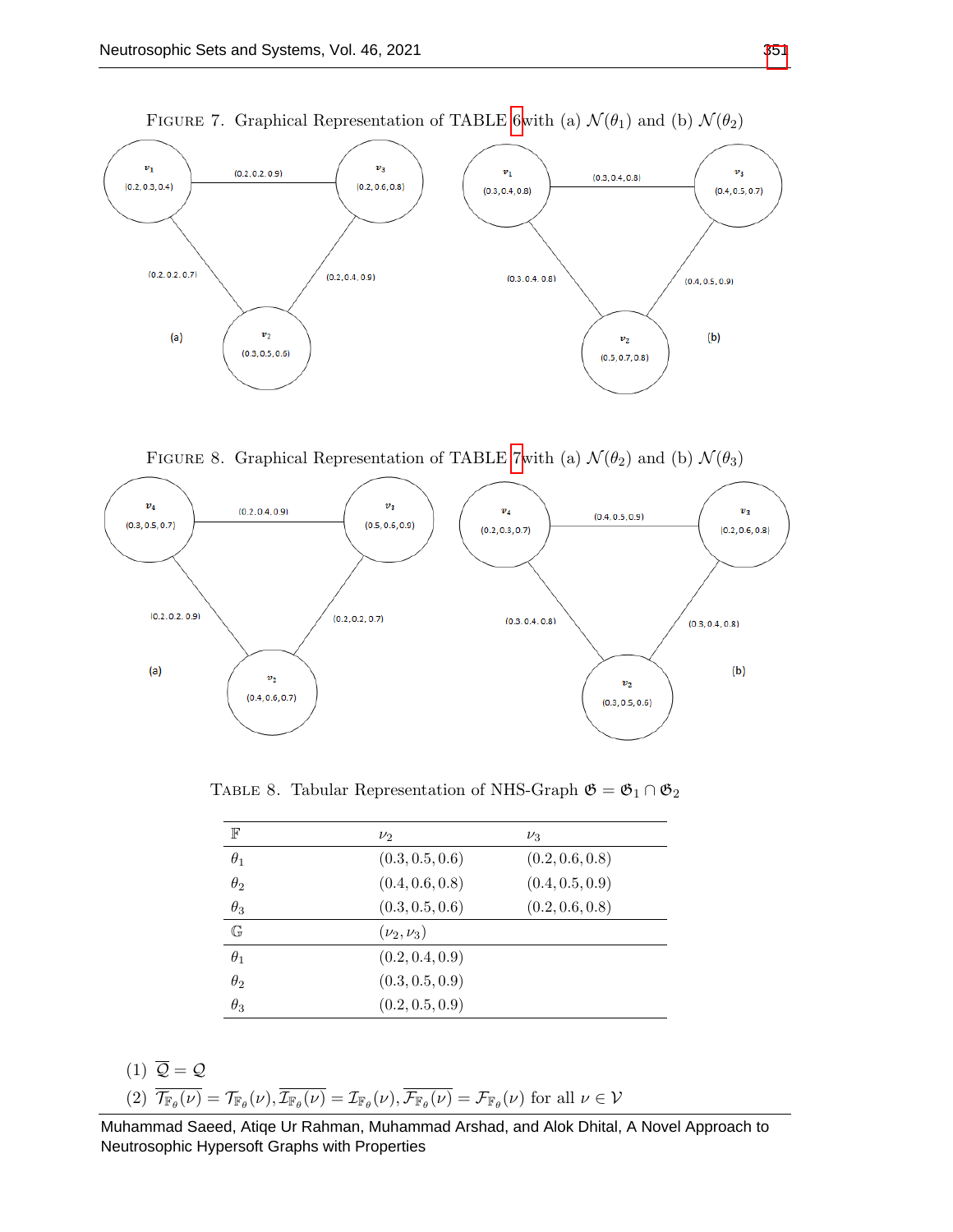<span id="page-16-0"></span>FIGURE 9. Graphical Representation of TABLE [8](#page-15-2) with (a)  $\mathcal{N}(\theta_1)$ , (b)  $\mathcal{N}(\theta_2)$ and (c)  $\mathcal{N}(\theta_3)$ 



$$
(3) \quad \overline{\mathcal{T}_{\mathbb{F}_{\theta}}(\nu,\mu)} = \begin{cases} \min \{ \mathcal{T}_{\mathbb{F}_{\theta}}(\nu), \mathcal{T}_{\mathbb{F}_{\theta}}(\mu) \} \; if \; \mathcal{T}_{\mathbb{G}_{\theta}}(\nu,\mu) = 0 \\ 0 & otherwise \end{cases}
$$

$$
\overline{\mathcal{I}_{\mathbb{F}_{\theta}}(\nu,\mu)} = \begin{cases} \min \{ \mathcal{I}_{\mathbb{F}_{\theta}}(\nu), \mathcal{I}_{\mathbb{F}_{\theta}}(\mu) \} \; if \; \mathcal{I}_{\mathbb{G}_{\theta}}(\nu,\mu) = 0 \\ 0 & otherwise \end{cases}
$$

$$
\overline{\mathcal{F}_{\mathbb{F}_{\theta}}(\nu,\mu)} = \begin{cases} \max \{ \mathcal{F}_{\mathbb{F}_{\theta}}(\nu), \mathcal{F}_{\mathbb{F}_{\theta}}(\mu) \} \; if \; \mathcal{F}_{\mathbb{G}_{\theta}}(\nu,\mu) = 0 \\ 0 & otherwise \end{cases}
$$

### 5. Conclusions

In this study, a gluing concept of neutrosophic hypersoft set and graph theory is characterized. Some of elementary properties, types, operations and results are generalized under neutrosophic hypersoft set environment. Future work may include the extension of this study for the following structures and fields:

.

- Interval valued neutrosophic hypersoft set
- Neutrosophic parameterized hypersoft set
- m-polar neutrosophic hypersoft set
- Decision making problems
- New kinds of graphs
- Energies of graph

Conflicts of Interest: The authors declare no conflict of interest.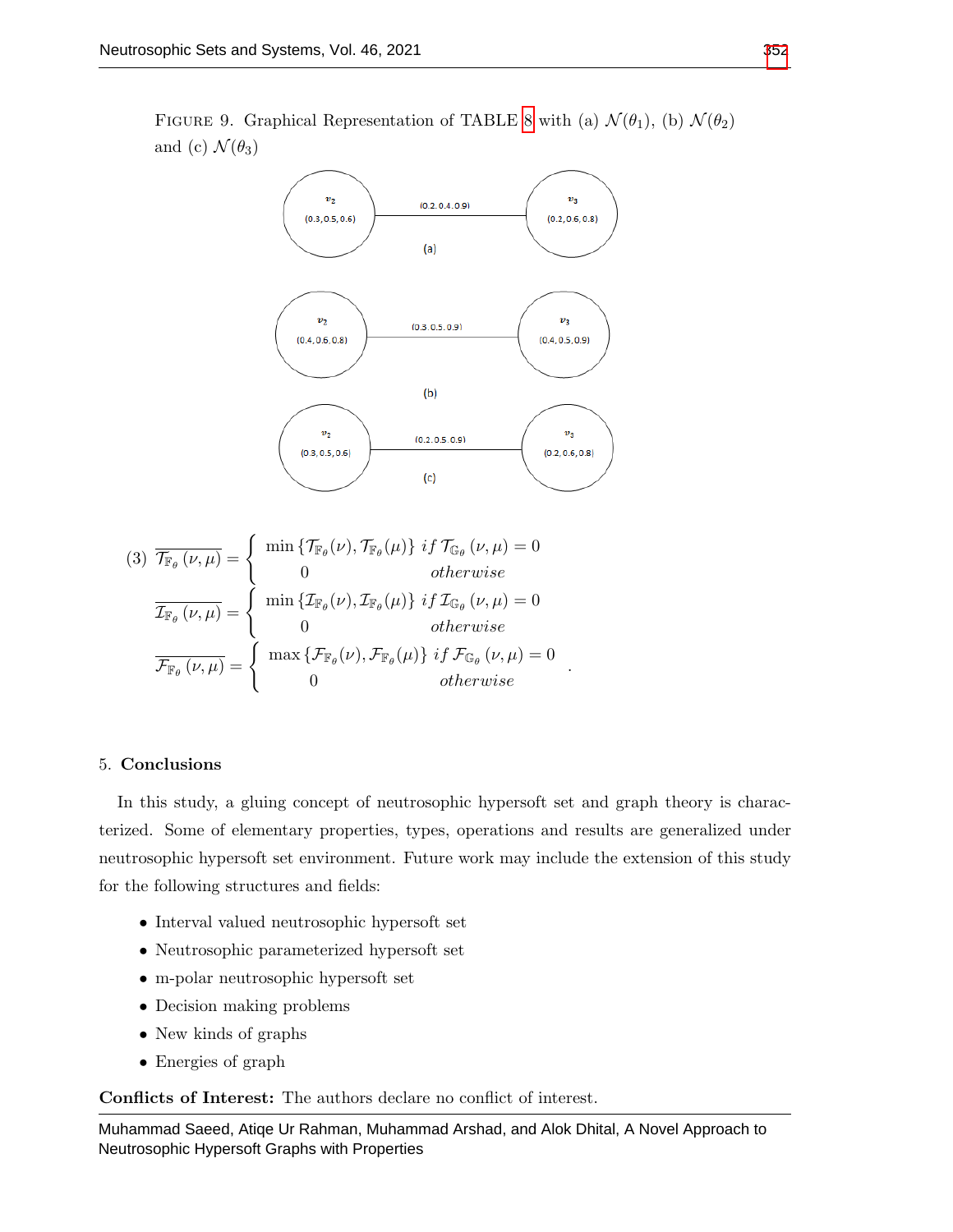## References

- <span id="page-17-0"></span>1. Zadeh, L. Fuzzy sets. Information and control 1965, 8 (3), 338-353. http://doi.org/10.1016/S0019- 9958(65)90241-X
- <span id="page-17-1"></span>2. Atanassov, K. Intuitionistic Fuzzy Sets. Fuzzy Sets and Systems 1986, 20, 87-96. http://doi.org/10.1016/S0165-0114(86)80034-3
- <span id="page-17-2"></span>3. Smarandache, F. Neutrosophy, neutrosophic probability, set, and logic, analytic synthesis and synthetic analysis. Rehoboth, American Research Press 1998.
- <span id="page-17-3"></span>4. Smarandache, F. Neutrosophic set- a generalization of intuitionistic fuzzy set. Granular Computing, IEEE, International Conference 2006, 38-42. http://doi.org/10.1109/GRC.2006.1635754
- <span id="page-17-4"></span>5. Wang, H.; Smarandache, F.; Zhang, Y.; Sunderraman, R. Single valued neutrosophic sets. Multissp. Multistruct. 2010, 4, 410-413
- <span id="page-17-5"></span>6. Smarandache, F. n-Valued refined neutrosophic logic and its applications in Physics. Progress in Physics 2013, 4 , 143-146. http://doi.org/10.5281/zenodo.49149
- 7. Smarandache, F. Operators on single valued neutrosophic sets, neutrosophic undersets, and neutrosophic offsets. Journal of Mathematics and Informatics 2016, 5 , 63-67. http://doi.org/10.5281/zenodo.57412
- 8. Smarandache, F. Neutrosophic overset, neutrosophic underset, neutrosophic offset, similarly for neutrosophicover-/under-/offlogic, probability, and statistic. Pons Editions, Brussels, 2016. http://doi.org/10.5281/zenodo.57410
- 9. Pramanik, S.; Dey, P. P.; Smarandache, F. Correlation coefficient measures of interval bipolar neutrosophic sets for solving multi-attribute decision making problems. Neutrosophic Sets and Systems 2018, 19 , 70-79. http://doi.org/10.5281/zenodo.1235151.
- 10. Broumi, S.; Smarandache, F. Intuitionistic Neutrosophic Soft Set. Journal of Information and Computing Science 2013,  $8(2)$ , 130-140. http://doi.org/10.5281/zenodo.2861554.
- 11. Broumi, S. Generalized Neutrosophic Soft Set. International Journal of Computer Science, Engineering and Information Technology 2013, 3 (2) , 17-30. http://doi.org/10.5121/ijcseit.2013.3202.
- 12. Broumi, S.; Deli, I.; Smarandache, F. Relations on Interval Valued Neutrosophic Soft Sets. Journal of New Results in Science 2014, 5 , 1-20. http://doi.org/10.5281/zenodo.30306.
- 13. Deli, I. Interval-valued neutrosophic soft sets and its decision making. International Journal of Machine Learning and Cybernetics 2017,  $8(2)$ , 665-676. http://doi.org/10.1007/s13042-015-0461-3.
- <span id="page-17-6"></span>14. Kharal, A. A Neutrosophic Multicriteria Decision Making Method. New Mathematics and Natural Computation 2014,  $10(2)$ , 143-162. http://doi.org/10.1142/S1793005714500070
- <span id="page-17-7"></span>15. Edalatpanah, S. A. Systems of Neutrosophic Linear Equations. Neutrosophic Sets and Systems 2020, 33, 92-104. http://doi.org/10.5281/zenodo.3782826.
- <span id="page-17-8"></span>16. Kumar, R.; Edalatpanah, S. A.; Jha, S.,; Singh, R. A novel approach to solve gaussian valued neutrosophic shortest path problems. International Journal of Engineering and Advanced Technology 2019, 8(3), 347-353. http://doi.org/10.35940/ijeat.E1049.0585C19.
- <span id="page-17-9"></span>17. Molodtsov, D. Soft Set Theory - First Results. Computers and Mathematics with Applications 1999, 37, 19-31. http://doi.org/10.1016/S0898-1221(99)00056-5
- <span id="page-17-10"></span>18. Maji. P.K.; Biswas R.; Roy, A. R. Soft Set Theory. Computers and Mathematics with Applications 2003, 45, 555-562. http://doi.org/10.1016/S0898-1221(03)00016-6
- <span id="page-17-11"></span>19. Maji, P. K.; Biswas, R.; Roy, A. R. Fuzzy soft sets. Journal of Fuzzy Mathematics 2001, 9 (3), 589-602.
- 20. Pei, D.; Miao, D. From soft set to information system. In international conference of granular computing IEEE 2005, 2 , 617-621. http://doi.org/10.1109/GRC.2005.1547365
- 21. Ali, M. I.; Feng, F.; Liu, X.; Min, W. K.; Sabir, M. On some new operations in soft set theory. Computers and Mathematics with Applications 2009, 57 , 1547-1553. http://doi.org/10.1016/j.camwa.2008.11.009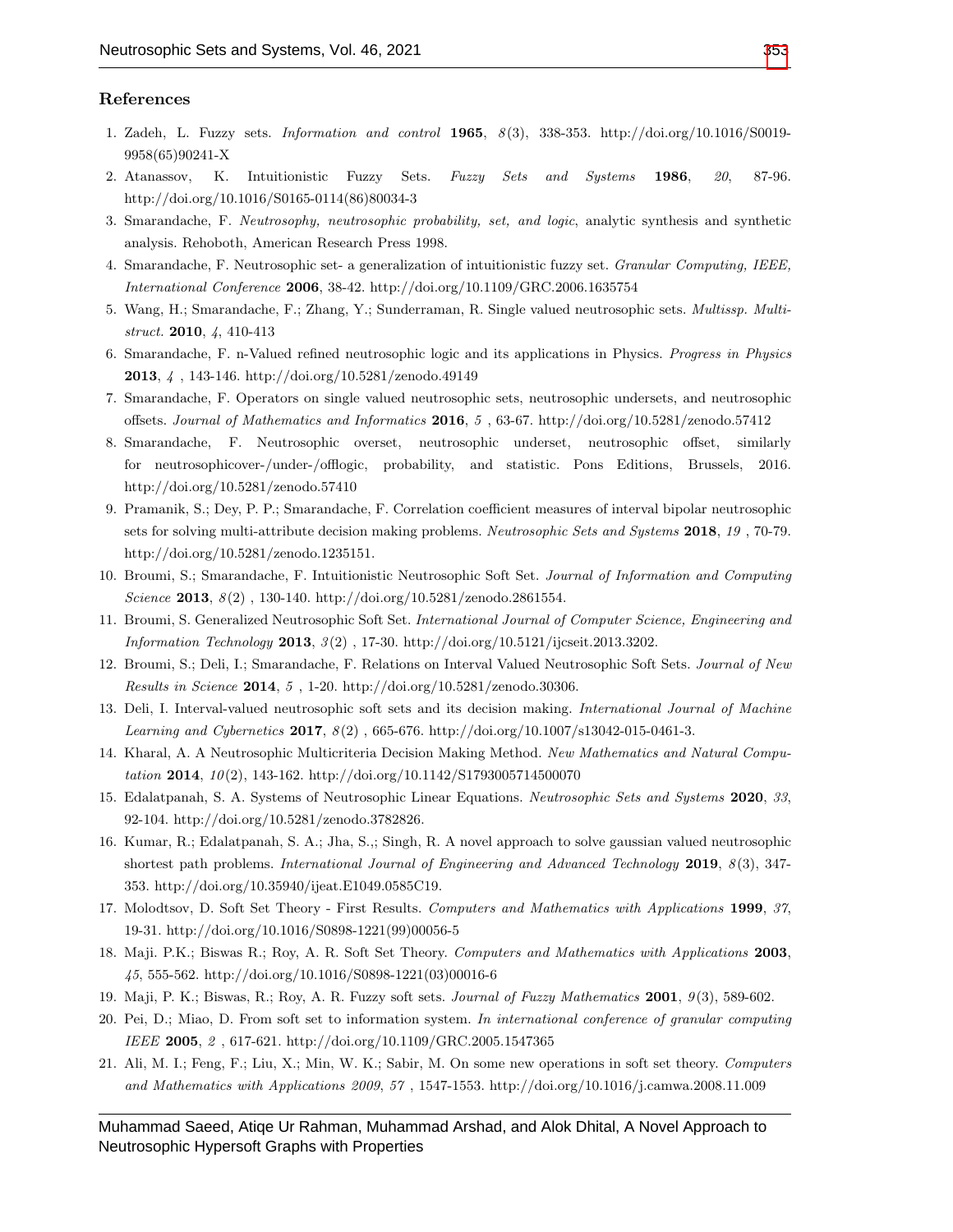- 22. Babitha, K. V.; Sunil, J. J. Soft set relations and functions. Computers and Mathematics with Applications 2010, 60, 1840-1849. http://doi.org/10.1016/j.camwa.2010.07.014
- 23. Babitha, K. V.; Sunil, J. J. Transitive closure and ordering in soft set. Computers and Mathematics with Applications 2010, 61 2235-2239. http://doi.org/10.1016/j.camwa.2011.07.010
- 24. Sezgin, A.; Atagün A. O. On operations of soft sets. Computers and Mathematics with Applications 2011,  $61(5)$ , 1457-1467. http://doi.org/10.1016/j.camwa.2011.01.018
- 25. Ge, X.; Yang, S. Investigations on some operations of soft sets. World Academy of Science Engineering and Technology 2011, 75, 1113-1116.
- 26. Li, F. Notes on soft set operations. ARPN Journal of systems and softwares 2011, 205-208.
- <span id="page-18-0"></span>27. Maji, P. K.; Biswas, R.; Roy, A. R. Intuitionistic fuzzy soft sets. The Journal of Fuzzy Mathematics 2001,  $9(3)$ , 677-692.
- <span id="page-18-1"></span>28. Maji, P. K. Neutrosophic Soft Set. Annals of Fuzzy Mathematics and Informatics 2013, 5(1), 2287-623.
- <span id="page-18-2"></span>29. Smarandache, F. Extension of Soft Set of Hypersoft Set, and then to Plithogenic Hypersoft Set. Neutrosophic Sets and Systems 2018, 22 , 168-170. http://doi.org/10.5281/zenodo.2838716
- <span id="page-18-3"></span>30. Saeed, M.; Ahsan, M.; Siddique, M.k.; Ahmad, M.R. A Study of the Fundamentals of Hypersoft Set Theory. International Journal of Scientific and Engineering Research 2020, 11(1), 320-329.
- 31. Saeed, M.; Rahman, A. U.; Ahsan, M.; Smarandache, F. An Inclusive Study on Fundamentals of Hypersoft Set, In Theory and Application of Hypersoft Set, Pons Publishing House, Brussel, 2021, 1-23.
- <span id="page-18-4"></span>32. Abbas, F.; Murtaza, G.; Smarandache, F. (2020). Basic operations on hypersoft sets and hypersoft points. Neutrosophic Sets and Systems 2020, 35, 407-421. http://doi.org/10.5281/zenodo.3951694
- <span id="page-18-5"></span>33. Saqlain, M.; Jafar, N.; Moin, S.; Saeed, M.; Broumi, S. Single and Multi-valued Neutrosophic Hypersoft Set and Tangent Similarity Measure of Single valued Neutrosophic Hypersoft Sets. Neutrosophic Sets and Systems 2020, 32, 317-329. http://doi.org/10.5281/zenodo.3723165
- 34. Saqlain, M.; Moin, S.; Jafar, N.; Saeed, M.; Smarandache, F. Aggregate Operators of Neutrosophic Hypersoft Sets. Neutrosophic Sets and Systems 2020, 32, 294-306. http://doi.org/10.5281/zenodo.3723155
- 35. Saqlain, M.; Saeed, M.; Ahmad, M.R.; Smarandache, F. Generalization of TOPSIS for Neutrosophic Hypersoft Sets using Accuracy Function and its Application. Neutrosophic Sets and Systems 2020, 27, 131-137. http://doi.org/10.5281/zenodo.3275533
- 36. Martin, N.; Smarandache, F. Concentric Plithogenic Hypergraph based on Plithogenic Hypersoft Sets A Novel Outlook. Neutrosophic Sets and Systems 2020, 33, 78-91. http://doi.org/10.5281/zenodo.3782824
- <span id="page-18-6"></span>37. Rahman, A. U.; Saeed, M.; Alodhaibi, S.S.; Abd, H. Decision Making Algorithmic Approaches Based on Parameterization of Neutrosophic Set under Hypersoft Set Environment with Fuzzy, Intuitionistic Fuzzy and Neutrosophic Settings. CMES-Computer Modeling in Engineering & Sciences 2021, 128(2), 743-777. http://doi.org/10.32604/cmes.2021.016736
- <span id="page-18-7"></span>38. Rahman, A. U.; Saeed, M.; Smarandache, F.; Ahmad, M. R. Development of Hybrids of Hypersoft Set with Complex Fuzzy Set, Complex Intuitionistic Fuzzy set and Complex Neutrosophic Set. Neutrosophic Sets and Systems 2020, 38, 335-354. http://doi.org/10.5281/zenodo.4300520
- <span id="page-18-8"></span>39. Rahman, A. U.; Saeed, M.; Smarandache, F. Convex and Concave Hypersoft Sets with Some Properties. Neutrosophic Sets and Systems 2020, 38, 497-508. http://doi.org/10.5281/zenodo.4300580
- <span id="page-18-9"></span>40. Deli, I. Hybrid set structures under uncertainly parameterized hypersoft sets, Theory and applications. In Theory and Application of Hypersoft Set, Pons Publishing House, Brussel, 2021, 24-49.
- <span id="page-18-10"></span>41. Gayen, S.; Smarandache, F.; Jha, S.; Singh, M. K.; Broumi, S.; Kumar, R. Introduction to Plithogenic Hypersoft Subgroup. Neutrosophic Sets and Systems 2020, 33, 14. http://doi.org/10.5281/zenodo.3782897
- <span id="page-18-11"></span>42. Saeed, M.; Ahsan, M.; Saeed, M. H.; Mehmood, A.; Abdeljawad, T. An Application of Neutrosophic Hypersoft Mapping to Diagnose Hepatitis and Propose Appropriate Treatment. IEEE Access 2021, 9, 70455-70471. http://doi.org/10.1109/ACCESS.2021.3077867